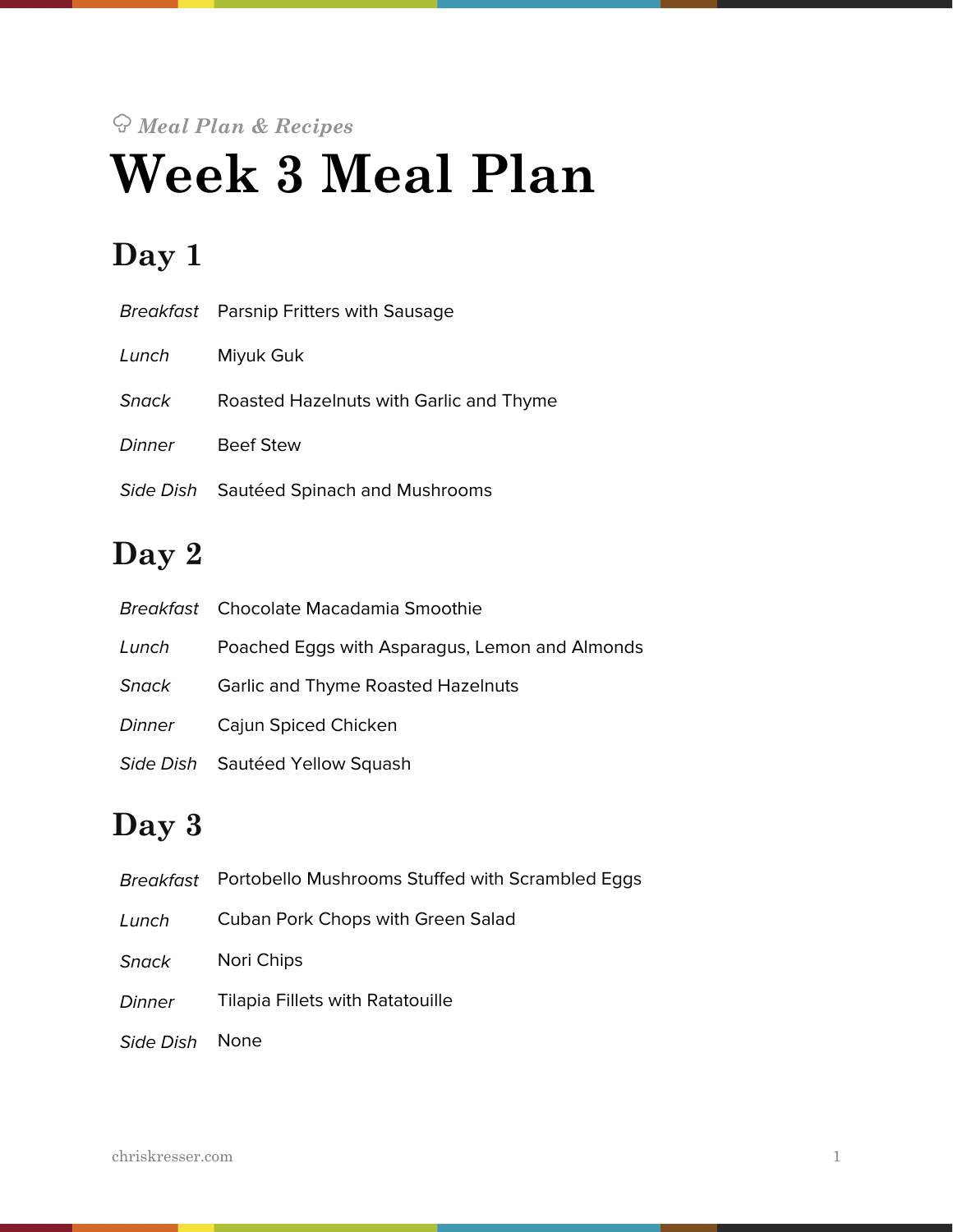# **Day 4**

|       | Breakfast Bone Broth with Vegetables |
|-------|--------------------------------------|
| Lunch | Shrimp and Mussel-Stuffed Tomatoes   |
| Snack | Nori Chips                           |
|       | Dinner Lamb Korma                    |
|       | Side Dish Indian Spiced Spinach      |

# **Day 5**

|        | <b>Breakfast</b> Celeriac with Sausage Hash |
|--------|---------------------------------------------|
| Lunch  | Cauliflower, Bacon and Roasted Garlic Soup  |
| Snack  | Jerk Chicken Wings                          |
| Dinner | <b>Mexican Liver and Onions</b>             |
|        | Side Dish Kale and Kabocha Squash Salad     |

# **Day 6**

|        | Breakfast Piperade (Basque Scrambled Eggs)             |
|--------|--------------------------------------------------------|
| Lunch  | Pork Burgers with Dijon Mustard Sauce and Steamed Kale |
| Snack  | Jerk Chicken Wings                                     |
| Dinner | <b>Grilled Chicken Breasts with Chimichurri Sauce</b>  |
|        | Side Dish Parsnip Creamed Spinach                      |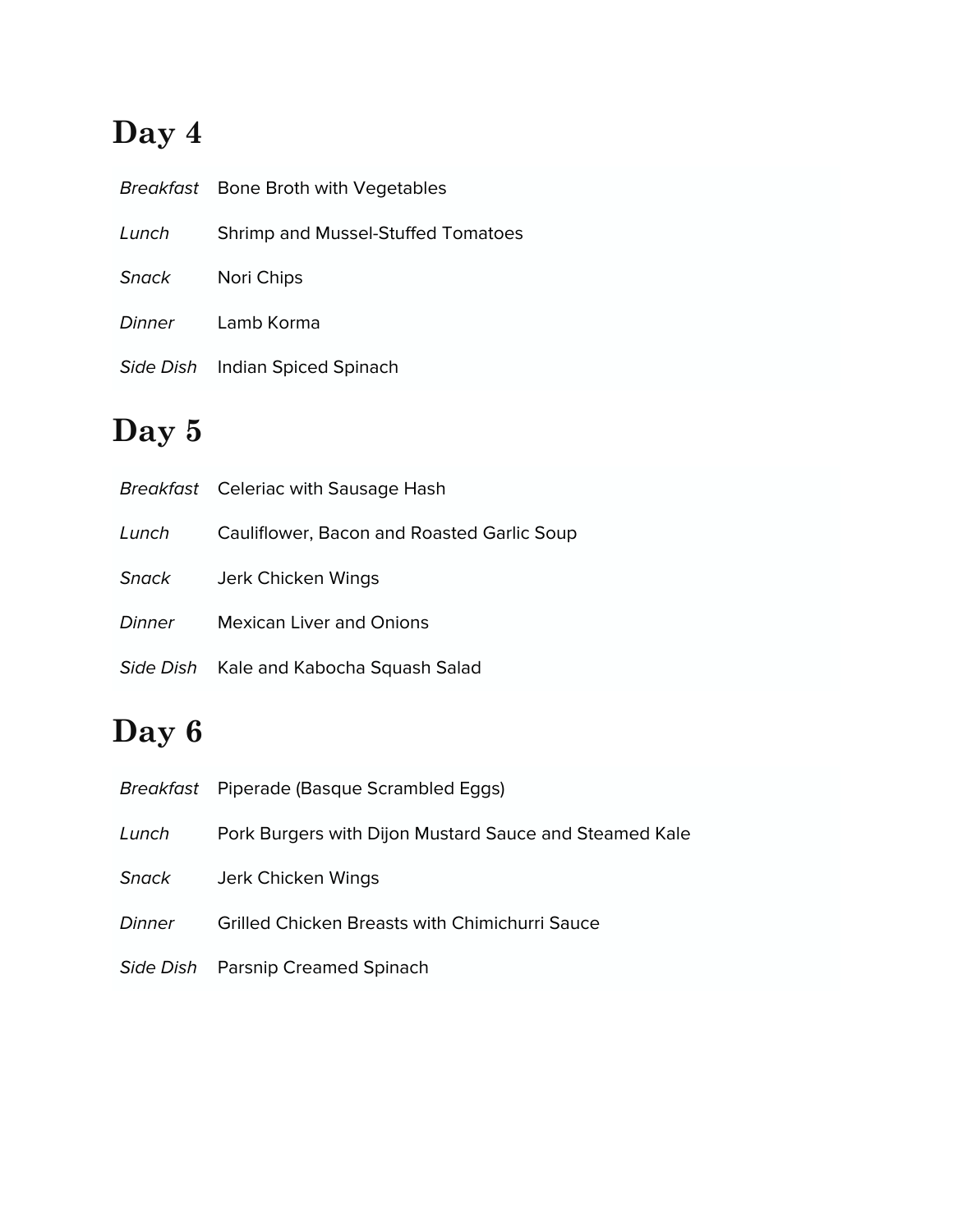# **Day 7**

|        | Breakfast Mussel and Fennel Soup                  |
|--------|---------------------------------------------------|
| Lunch  | <b>Salmon Tartare with Avocados</b>               |
| Snack  | Asparagus with Lemon and Almond                   |
| Dinner | Pork Tenderloin Medallions with Green Peppercorns |
|        | Side Dish Braised Fennel                          |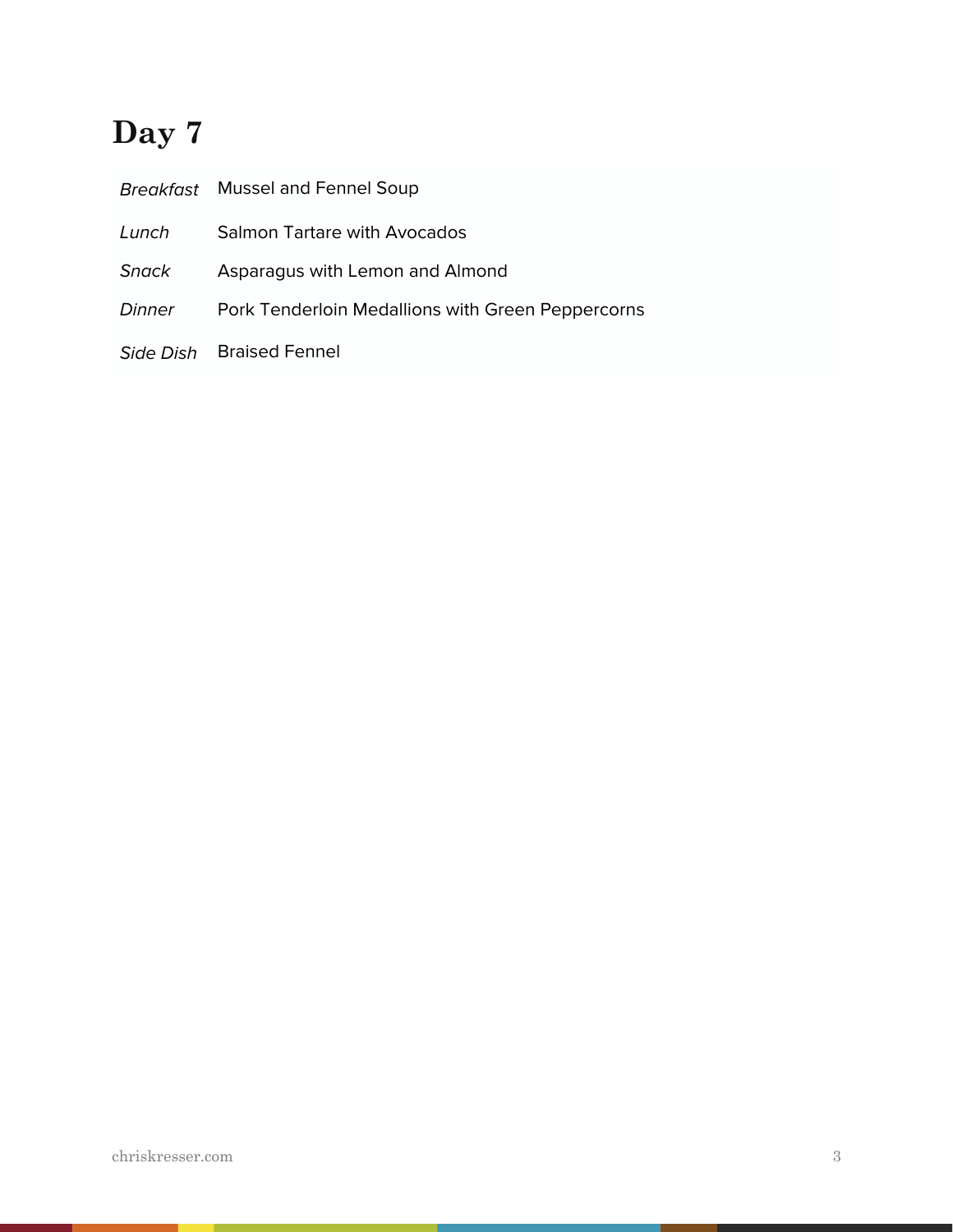# **Week 3 Recipes**

# **Breakfasts**

# **PARSNIP FRITTERS WITH SAUSAGE**

Parsnips are a delicious, low-carb alternative to potatoes and can be cooked in many of the same ways. Keep in mind that parsnips cook very quickly and can easily become mushy if overcooked.

# **Serves:** 2

**Prep time:** 10 minutes

**Cooking time:** 20 minutes

# **Ingredients:**

## **Fritters**

- $\Box$  4 cups peeled and coarsely grated parsnips (1 1  $\frac{1}{2}$  pounds)
- 1 egg
- Pinch of sea salt
- Freshly ground black pepper, to taste

# Sausage

- 12 ounces ground pork
- $\blacksquare$  1/2 teaspoon ground fennel seeds
- <sup>1/4</sup> teaspoon sea salt
- Freshly ground black pepper, to taste
- 1 heaping teaspoon of lard\*

#### Garnish

■ 2 teaspoons chopped parsley

\*Prepare lard on Sunday Week 3 (see recipe page 389 of Your Personal Paleo Code)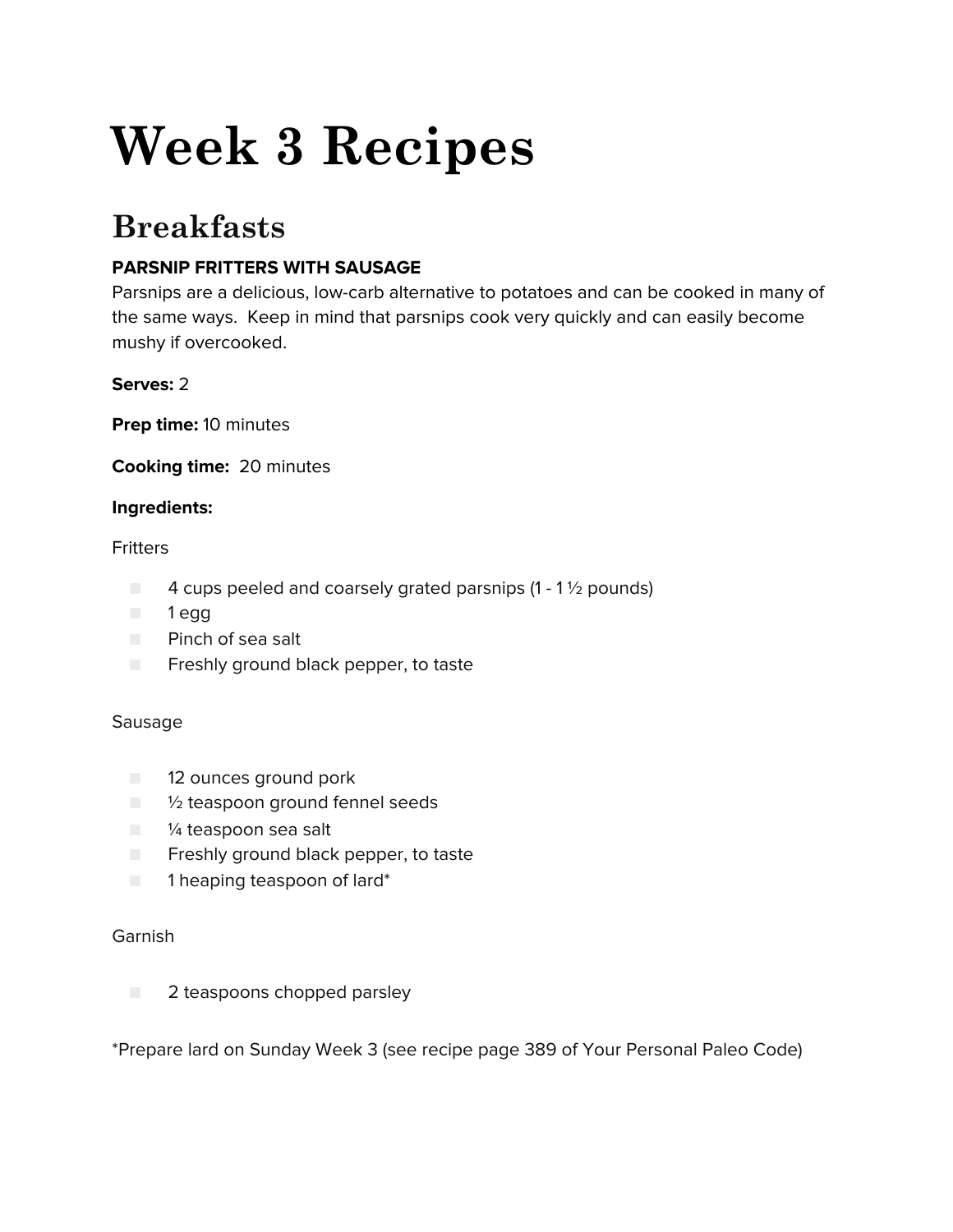#### **Instructions:**

Peel and thickly grate the parsnips. Mix with egg, salt and pepper. Shape into four equalsized fritters, about 1  $\frac{1}{2}$  inches in thickness. Mix all the sausage ingredients together except the lard and shape into four equal-sized patties, about 1 ½ inches thick. Heat lard in a skillet over medium heat and fry the sausage patties until thoroughly cooked, about 5 minutes on each side. Remove patties and keep warm.

Add parsnip patties to the same skillet and cook over a medium heat until crisp on both sides, about 5 minutes. Serve fritters and sausage garnished with parsley.

## **CHOCOLATE MACADAMIA SMOOTHIE**

This breakfast smoothie is an indulgent way to start the day. The protein powder is optional, but it's a good addition for active people or those with blood sugar issues.

#### **Serves:** 1

**Prep time:** 10 minutes

#### **Ingredients:**

- ½ cup macadamia nuts
- $\Box$  1  $\frac{1}{2}$  cups coconut milk
- 2 tablespoons unsweetened cocoa powder
- 1 small banana, cut into pieces and frozen
- 1 tablespoon macadamia butter
- 1 scoop of whey protein powder
- 2 ice cubes

#### **Instructions:**

Blend macadamia nuts and coconut milk until smooth, then add the remaining ingredients and quickly blend.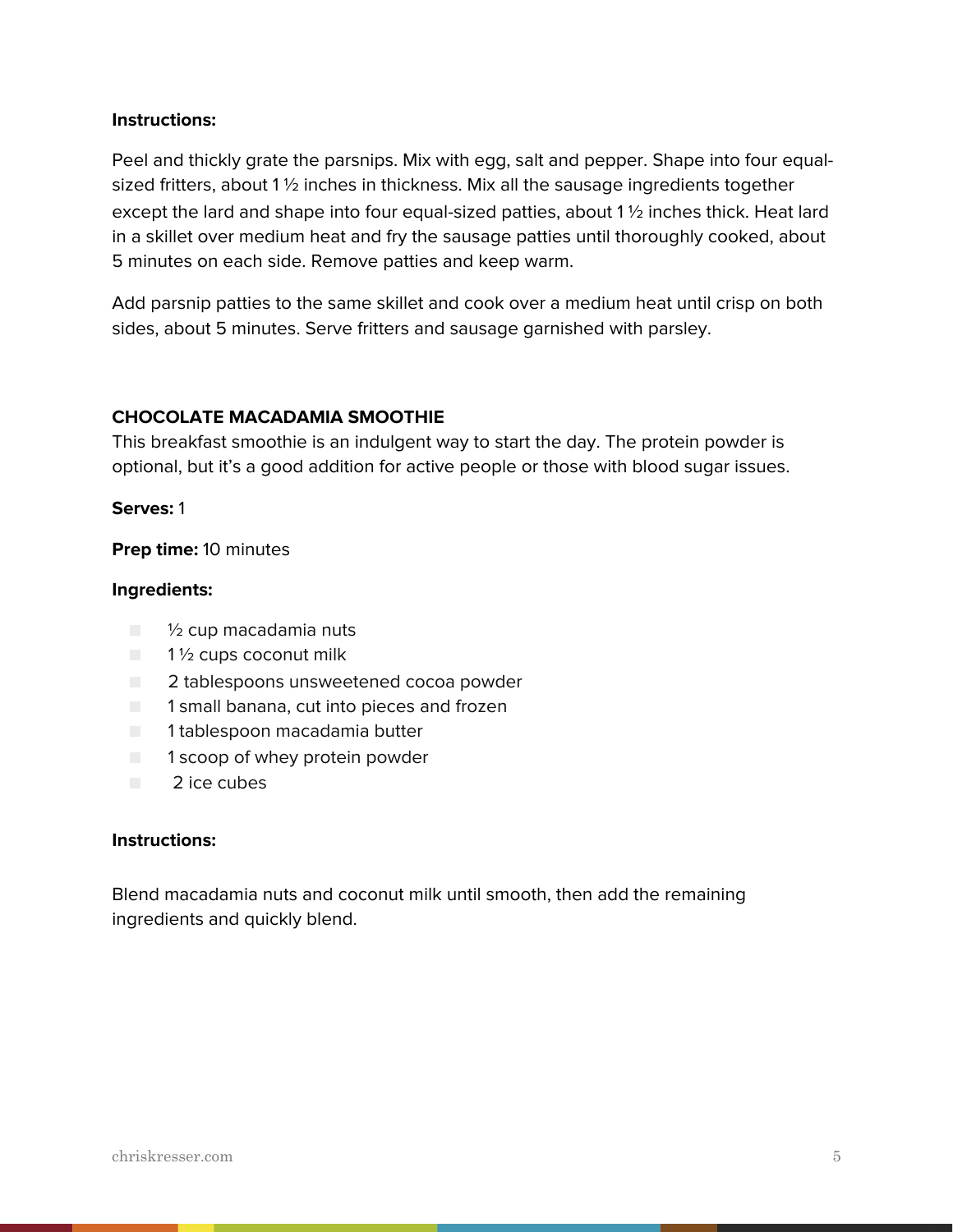# **PORTOBELLO MUSHROOMS STUFFED WITH SCRAMBLED EGGS**

Use the largest mushroom caps you can find, because they will shrink considerably when cooked.

#### **Serves:** 2

**Prep time:** 5 minutes

**Cooking time:** 15 minutes

#### **Ingredients:**

- 6 eggs
- 4 teaspoons fresh chives, chopped
- <sup>1/4</sup> teaspoon sea salt
- white pepper to taste
- 4 teaspoons lard\*
- 4 slices of bacon
- 4 large Portobello mushroom caps, cleaned
- 1 tablespoon fresh parsley, roughly chopped for garnish

\*Prepare lard on Sunday Week 3 (see recipe page 389 of Your Personal Paleo Code)

#### **Instructions:**

In a mixing bowl beat the eggs until frothy. Add chives, salt and pepper. Heat 2 teaspoons of lard in a skillet at medium heat, add bacon slices and sauté until crisp. Remove bacon, chop finely or crumble into very small pieces, add to the egg mixture and set aside.

In the same skillet sauté the mushroom caps at medium low heat, bottom side up until tender, about 5 minutes. Remove and keep warm. In the same pan, heat remaining 2 teaspoons of lard. Add the egg mixture and cook at a very low heat, stirring gently from time to time, about 5 minutes. Fill the mushroom caps with the scrambled eggs and serve on two plates, garnished with parsley.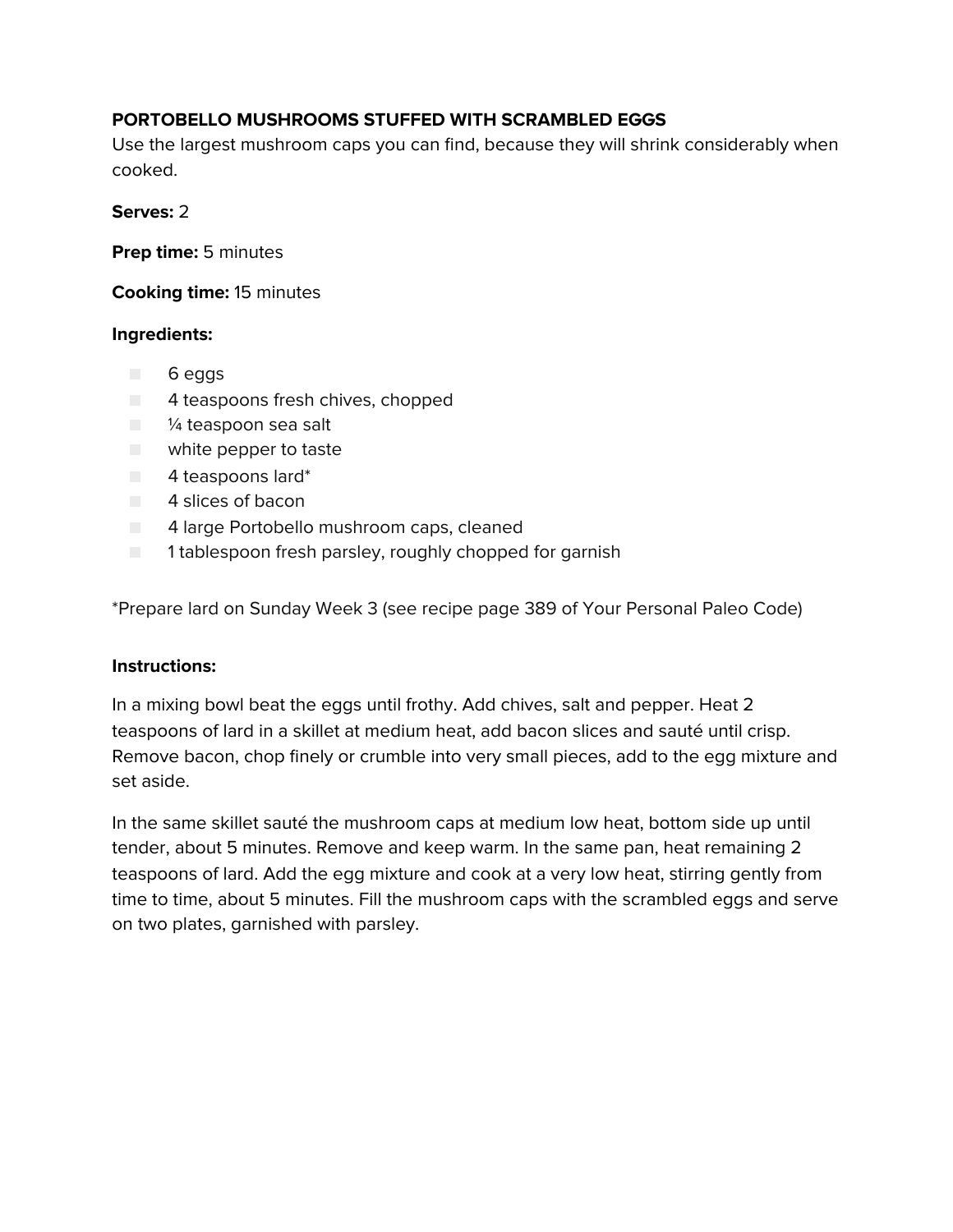#### **BONE BROTH WITH VEGETABLES**

This vegetable-infused version of our basic bone broth/beef stock recipe, which appears on page 388 of Your Personal Paleo Code, is great to sip on throughout the day.

#### **Serves:** 2

**Prep time:** 10 minutes

**Cooking time:** 30 minutes

#### **Ingredients:**

- 1 tablespoon lard\*
- <sup>1</sup>/<sub>2</sub> onion, chopped
- 1 carrot, chopped
- 1 cup chopped zucchini
- 1 celery stalk, chopped
- 1 tablespoon fresh parsley, chopped
- 3 cups bone broth/beef stock\*\*
- Sea salt and freshly ground pepper to taste

\*Prepare lard on Sunday Week 3 (see recipe page 389 of Your Personal Paleo Code)

\*\* Prepare bone broth/beef stock on Sunday Week 3 (see recipe page 388 of Your Personal Paleo Code)

#### **Instructions:**

Heat lard in a pot over medium-low heat. Add chopped onions and carrots and sauté, stirring frequently for about 3 minutes. Add chopped zucchini, celery, parsley, bone broth, salt, and pepper. Simmer until vegetables are cooked through, and serve.

#### **CELERIAC AND SAUSAGE HASH**

This is a hearty breakfast, but be sure not to overcook the celeriac (also called celery root) or it will turn to mush.

#### **Serves:** 2

**Prep time:** 10 minutes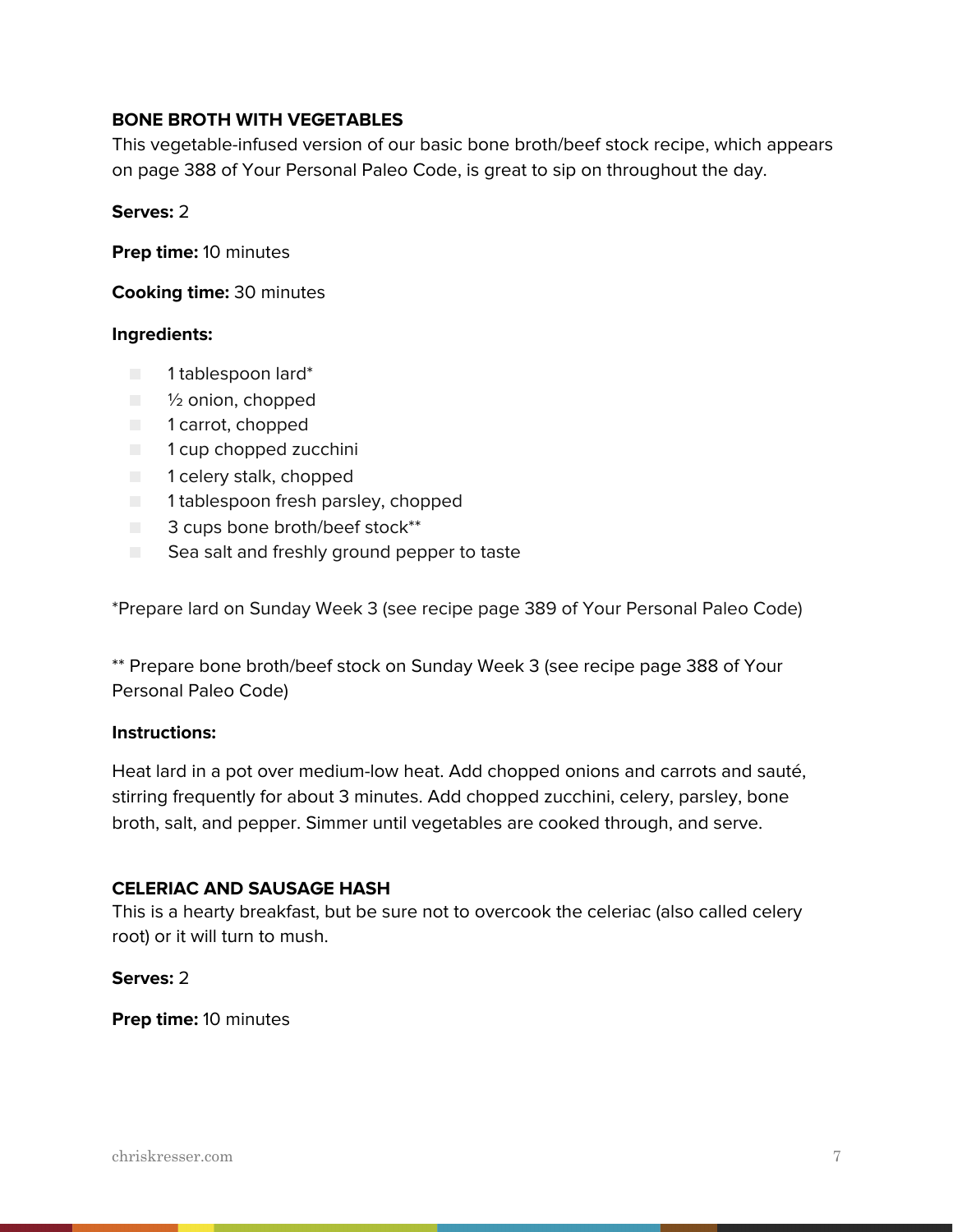# **Cooking time:** 15 minutes

#### **Ingredients:**

- 1/2 teaspoon sea salt
- 6 cups packed celeriac, peeled and shredded
- 1 tablespoon traditional fat of choice
- 1 medium onion, coarsely chopped
- 8 ounces ground pork
- <sup>1</sup>/<sub>2</sub> teaspoon garlic powder
- 1/<sub>3</sub> teaspoon cumin
- Freshly ground black pepper to taste
- 1 tablespoon fresh parsley, chopped

## **Instructions:**

Bring a large pot of water to the boil, add ¼ teaspoon of the salt and plunge the shredded celeriac into the boiling water for no more than 1 minute. Drain and rinse with plenty of cold water. Allow to drain and cool. The celeriac can be prepared the day before and refrigerated. This will help to dry it out.

In a skillet, heat fat of choice at a medium heat, add onions and sauté until browned. Add pork and seasonings and continue to cook until the sausage is lightly browned. Add celeriac and without stirring too much cook until crisp. Serve hash on two plates garnished with parsley.

#### **PIPERADE**

This dish, which is like a luxuriant scrambled egg "soup," is a specialty of the Basque land in Spain and France.

#### **Serves:** 4

**Prep time:** 10 minutes

**Cooking time:** 20 minutes

- 2 tablespoons traditional fat of choice
- 2 medium onions, finely chopped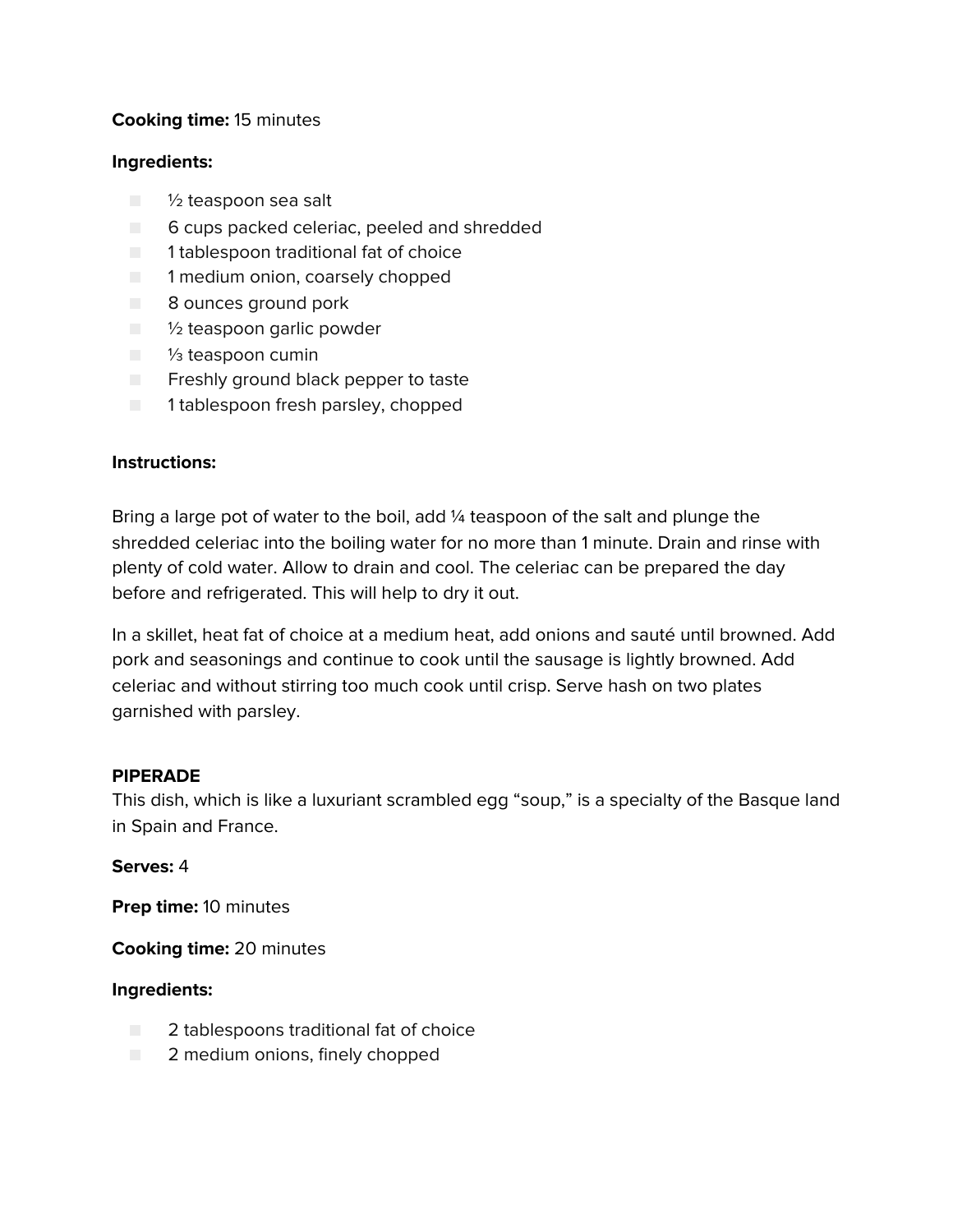- 1 red bell pepper, cored, seeded and thinly sliced lengthwise
- 1 garlic clove, minced
- 112-ounce can chopped tomatoes with juice
- Generous pinch of cayenne
- <sup>1/4</sup> teaspoon sea salt to taste
- Freshly ground black pepper to taste
- 6 eggs
- 2 tablespoons extra virgin olive oil
- 1 tablespoon fresh parsley for garnish

#### **Instructions:**

In a skillet at medium heat, add fat of choice, onions, and red pepper. Sauté about 10 minutes. Decrease the heat to low and add garlic, canned tomatoes (with juice), cayenne, salt and pepper, and continue to cook, about 5 minutes.

In a mixing bowl beat the eggs until frothy and then gently pour into the skillet. Allow to cook for 5 minutes, stirring occasionally. Stir in olive oil and serve in individual bowls, garnished with parsley.

#### **MUSSEL AND FENNEL SOUP**

This is a variation on a Belgian classic using fresh fennel and crushed fennel seeds instead of leeks.

#### **Serves:** 2

**Prep time:** 20 minutes

#### **Cooking time:** 20 minutes

- 2 pounds mussels, scrubbed and sorted
- $\blacksquare$  4 cups fish stock\*
- 1 cup celery, finely chopped
- 2 teaspoons fennel seeds, coarsely crushed
- 2 garlic cloves, finely minced
- 1 large bulb of fennel, thinly sliced; reserve stalks and sprigs for garnish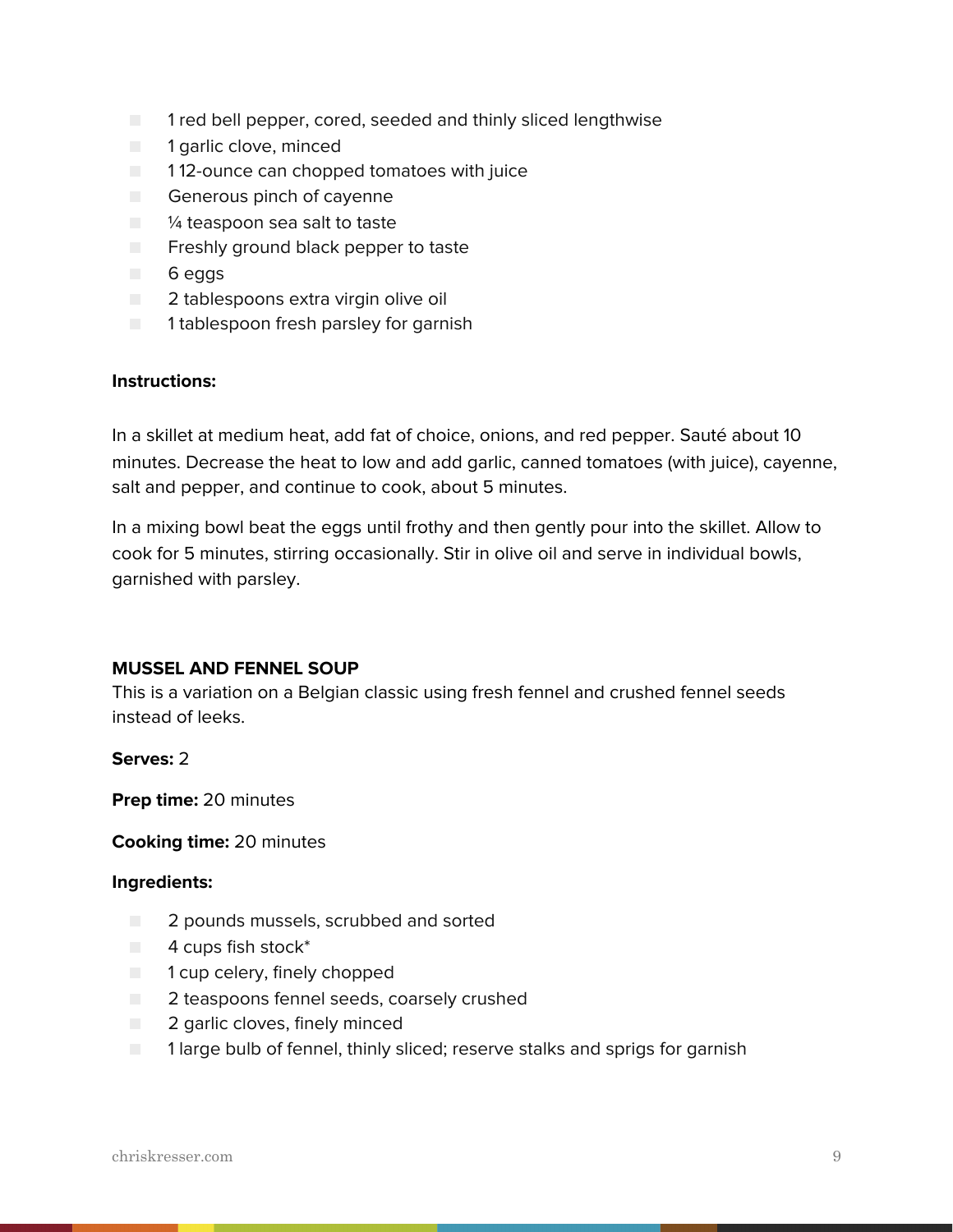■ Sea salt/white pepper to taste

\*Prepare fish stock Thursday Week 3 (see recipe below)

#### **Instructions:**

Scrub mussel shells clean and remove the "beard", discarding any mussels that are open. Add mussels, fish stock, celery, fennel seeds, and garlic to the pot, cover, and bring to a gentle boil for 5 minutes. Remove mussels to a bowl with a slotted spoon and discard any that did not open during cooking.

Bring liquid to a slow boil, add sliced fennel and simmer until the fennel is soft, about 15 minutes. Add salt and white pepper to taste, return mussels to liquid, and warm through. Serve in soup bowls garnished with fennel sprigs.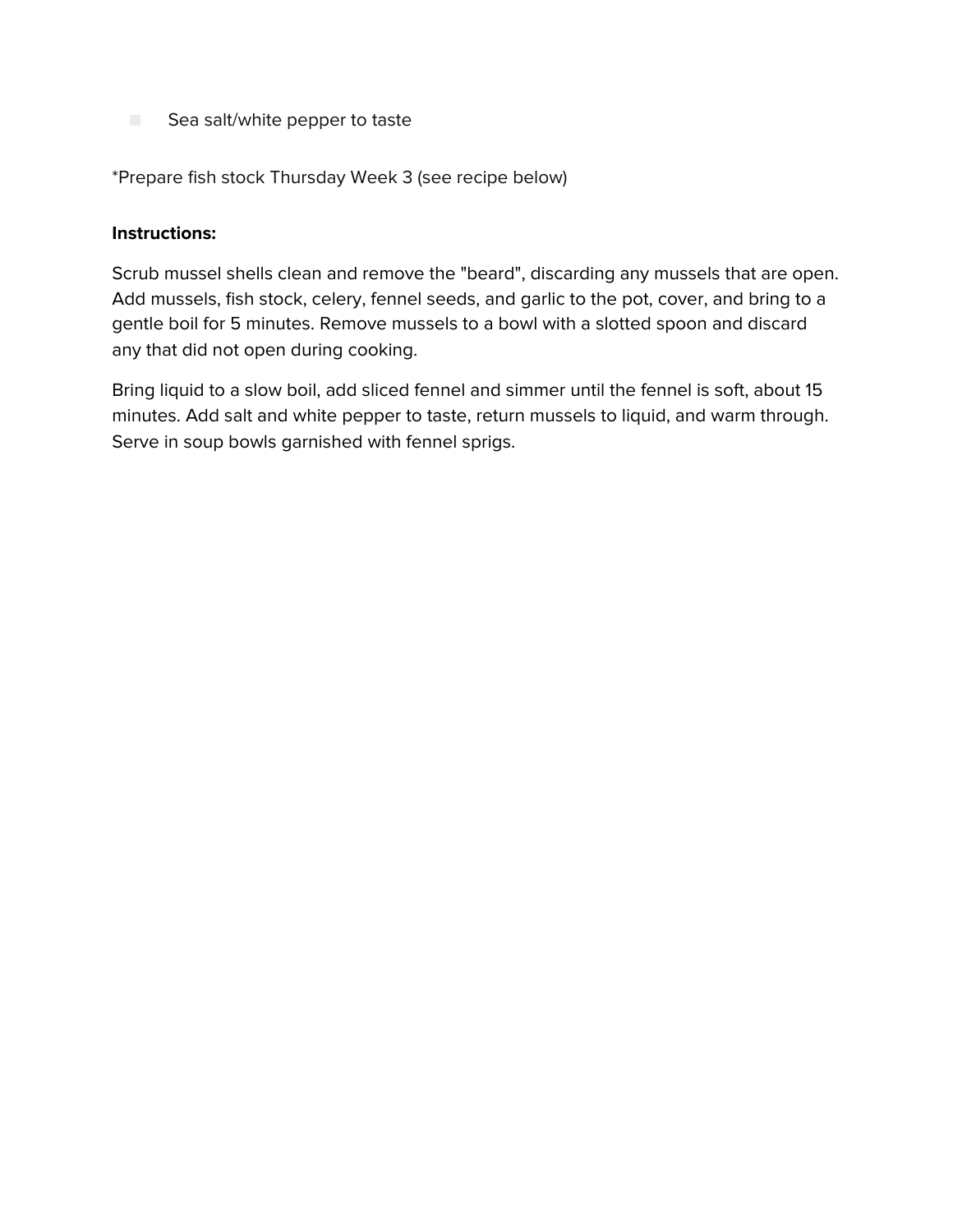# **Lunches**

# **MIYUK GUK**

Because it's so nourishing, this Korean seaweed soup is commonly served to new mothers just after giving birth. As an extension of that tradition, many Koreans also enjoy this tasty soup on their birthdays. For a meatier variation, add strips of sautéed beef.

**Serves:** 2 to 3

**Prep time:** 25 minutes (soak wakame 20 minutes)

**Cooking time:** 15 minutes

#### **Ingredients:**

- ¼ cup dried wakame
- 3 cups beef bone broth/stock<sup>\*</sup>
- 5 cloves garlic, minced
- $\Box$  6 ounces sirloin, cut in slices 1/4 inch thick, 1/2 inch wide and 3 inches long
- 2 tablespoons fish sauce
- 2 green onions, thinly sliced

\* Prepare beef bone broth/stock Sunday Week 4 (see recipe page 388 of Your Personal Paleo Code)

#### **Instructions:**

Soak dried wakame in 2 cups of water for 20 minutes. Drain, rinse two or three times, and drain again. Squeeze all the water out of the seaweed. Coarsely chop the wakame into bite sized pieces. Heat bone broth/beef stock, garlic and wakame, and sirloin over medium low heat and bring to a gentle simmer for about 10 minutes. Stir in the fish sauce. Ladle into bowls and garnish with the green onions.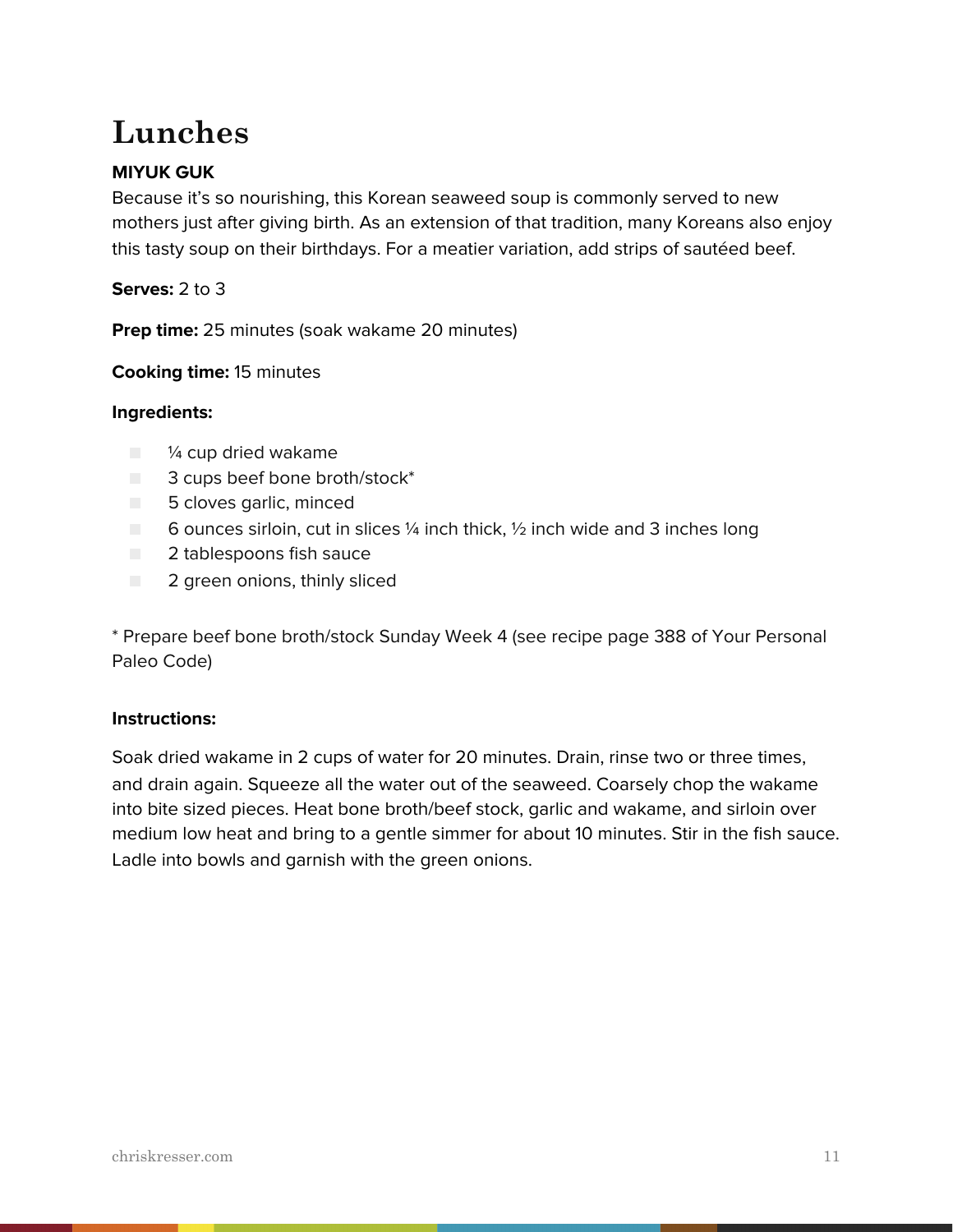# **POACHED EGGS WITH ASPARAGUS, LEMON AND ALMONDS**

Eggs, asparagus, and lemon just seem to be such a natural combo. When poaching eggs, the fresher the better. Using organic, free range eggs makes a huge difference.

#### **Serves:** 4

**Prep time:** 10 minutes

# **Cooking time:** 15 minutes

## **Ingredients:**

- 2 bunches asparagus, washed, tough bottom parts broken off, and chopped into 1-inch pieces
- 2 tablespoons traditional fat of choice
- $\blacksquare$   $\blacksquare$   $\blacksquare$   $\blacksquare$   $\blacksquare$   $\blacksquare$   $\blacksquare$   $\blacksquare$   $\blacksquare$   $\blacksquare$   $\blacksquare$   $\blacksquare$   $\blacksquare$   $\blacksquare$   $\blacksquare$   $\blacksquare$   $\blacksquare$   $\blacksquare$   $\blacksquare$   $\blacksquare$   $\blacksquare$   $\blacksquare$   $\blacksquare$   $\blacksquare$   $\blacksquare$   $\blacksquare$   $\blacksquare$   $\blacksquare$   $\blacksquare$   $\blacksquare$   $\blacksquare$   $\blacks$
- 5 cloves garlic, minced or pressed
- 1 lemon, halved
- 1 tablespoon apple cider vinegar
- $\Box$  4 large fresh eggs, preferably organic, free range
- Sea salt and freshly ground black pepper to taste
- 1 tablespoon fresh parsley, chopped for garnish

# **Instructions:**

Steam asparagus in covered pot with steamer basket, with 1 to 2 inches of boiling water, until bright green, about 5 minutes. Remove asparagus from heat, rinse in cold water and drain. Set aside.

In a sauté pan, heat the fat over medium heat. Add the almonds and toast lightly, stirring for about 1 minute. Add garlic and cook for 1 minute more, stirring. Remove pan from heat and add steamed asparagus. Gently mix. Squeeze juice from both lemon halves over the top and arrange the asparagus mix on four plates.

Fill a sauté pan half-way with water, add apple cider vinegar, bring to a boil, and then reduce heat to just below a simmer. Crack eggs separately into a bowl, and gently pour, one at a time, into the water. Cook for about 6 minutes. Remove the poached eggs with a slotted spoon, arrange on top of the asparagus, add salt and pepper to taste, and garnish with parsley.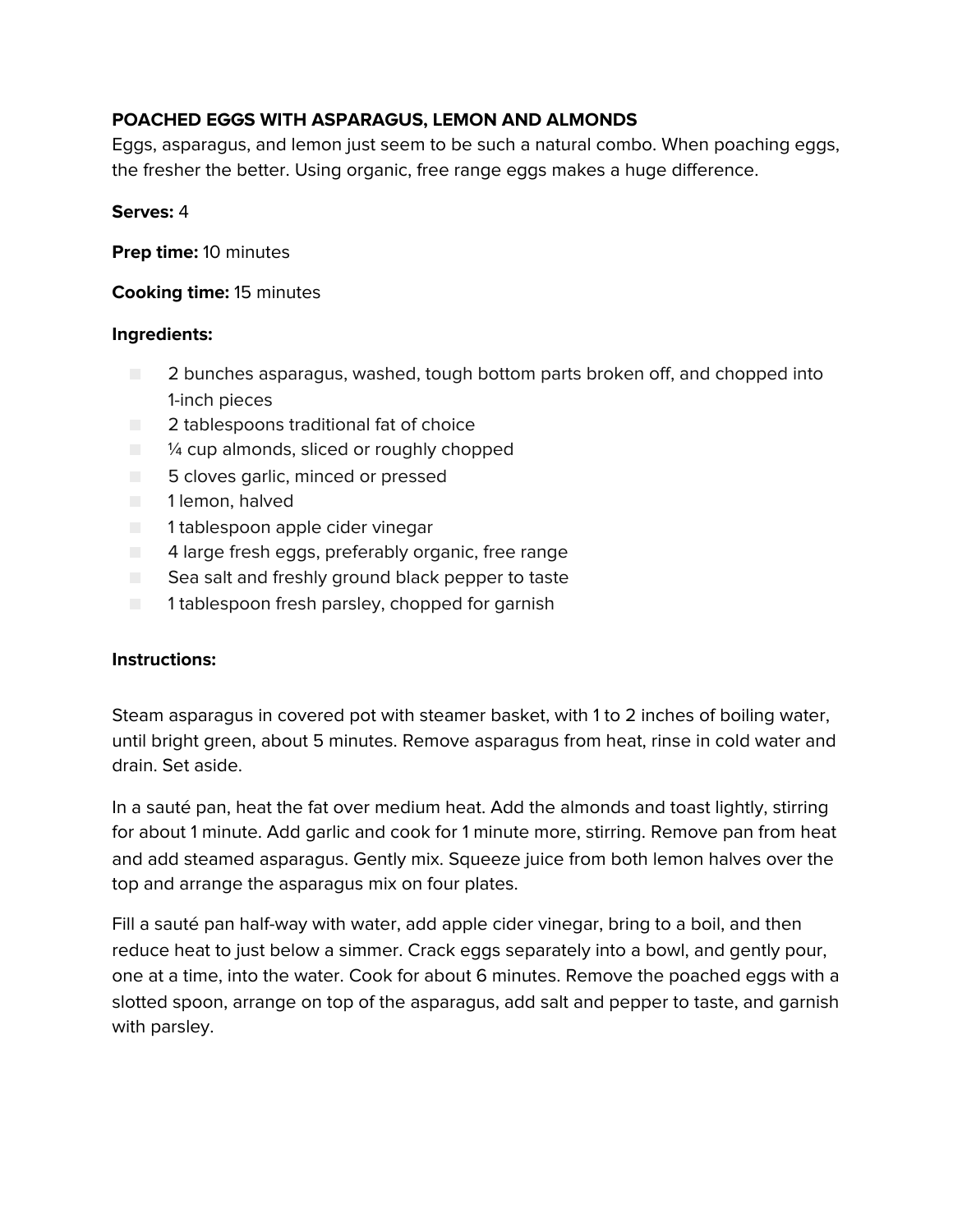# **CUBAN PORK CHOPS WITH GREEN SALAD**

These delectable, tangy pork chops, with their distinctly citrus flavor, are called chuletas de puerco in Cuba.

#### **Serves:** 2

**Prep time:** 10 minutes (marinate 30 minutes)

**Cooking time:** 30 minutes

#### **Ingredients:**

Pork chops

- 2 8-ounce pork chops
- <sup>1/4</sup> cup orange juice
- 1 teaspoon orange zest
- Juice of ½ lime
- 1 teaspoon lime zest
- 1 2 garlic cloves, finely minced
- <sup>1</sup>/<sub>2</sub> teaspoon dried oregano
- <sup>1/4</sup> teaspoon cumin powder
- Sea salt to taste
- Freshly ground black pepper
- 2 tablespoons lard\*
- 2 onions, thinly sliced

#### Salad

- <sup>1/4</sup> cup extra virgin olive oil
- 2 tablespoons lemon juice
- <sup>1/4</sup> cup packed cilantro
- <sup>1/4</sup> teaspoon sea salt to taste
- Freshly ground black pepper to taste
- **EXECUTE:** Mixed salad greens (enough to serve on two side plates)

\* Prepare lard on Sunday Week 1 (see recipe page 389 of Your Personal Paleo Code)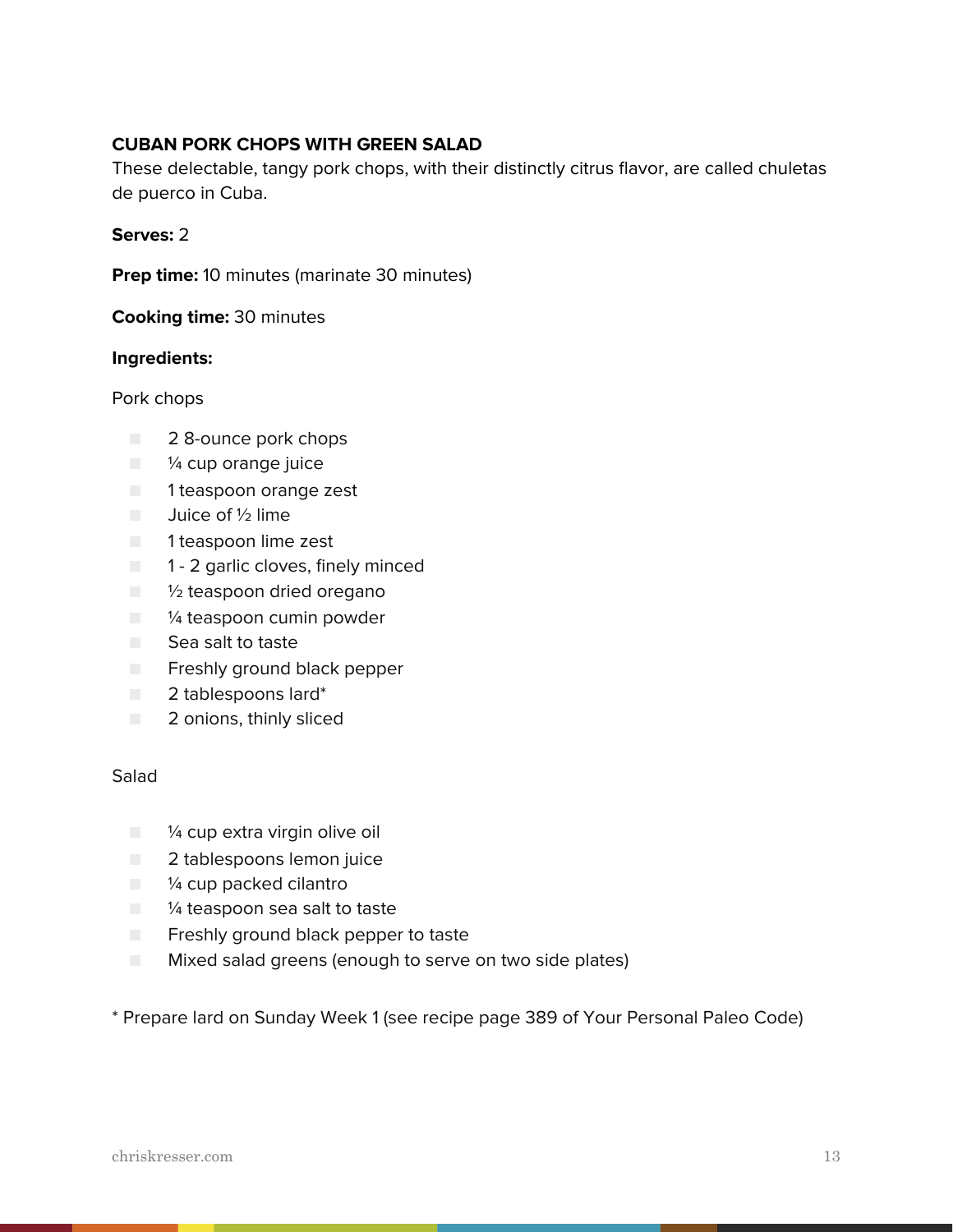# **Instructions:**

Add orange juice and zest, lime juice and zest, garlic, oregano, cumin, salt and pepper to a shallow dish. Place the pork chops in and mix well, cover, and marinate in the refrigerator for 30 minutes. Turn the chops over halfway through marinating time to flavor both sides.

Heat 1 tablespoon of lard in a skillet over medium heat. Shake as much of the marinade as possible off of the pork chops, but reserve all the marinade which will be used during cooking. Pat the pork chops dry with paper towel and brown them for 2 to 3 minutes per side. Transfer them to a plate. If you don't achieve much browning, don't worry as they will be topped by onions when served.

Add the second tablespoon of lard to the pan and lower the heat to medium/low. Add the sliced onions to the pan and cook for about 10 minutes, until they have softened to your liking. Stir them around every few minutes during this cooking time.

Add all the reserved marinade to the pan and reduce the heat to low. Nestle the pork chops down into the pan. Be sure to add any juices that have accumulated on the plate as well. Place the lid on the pan and cook until the internal temperature of the pork is 145°F (60°C). For thinner (½-inch) boneless chops this will take about 6 minutes. For thicker (1-inch) bone-in chops, check them after 10 minutes.

In a mixing bowl, whisk together olive oil, lemon juice, cilantro, salt, and pepper. Add greens and lightly toss to coat; divide between two salad plates. Transfer each pork chop to a plate and allow to rest for 5 minutes before spooning the onions over the top and serving.

# **SHRIMP AND MUSSEL-STUFFED TOMATOES**

A colorful, refreshing energy packed salad. Because you'll be stuffing them, use the largest tomatoes you can find.

#### **Serves:** 2

**Prep time:** 20 minutes

- 2 pounds fresh mussels
- 2 large tomatoes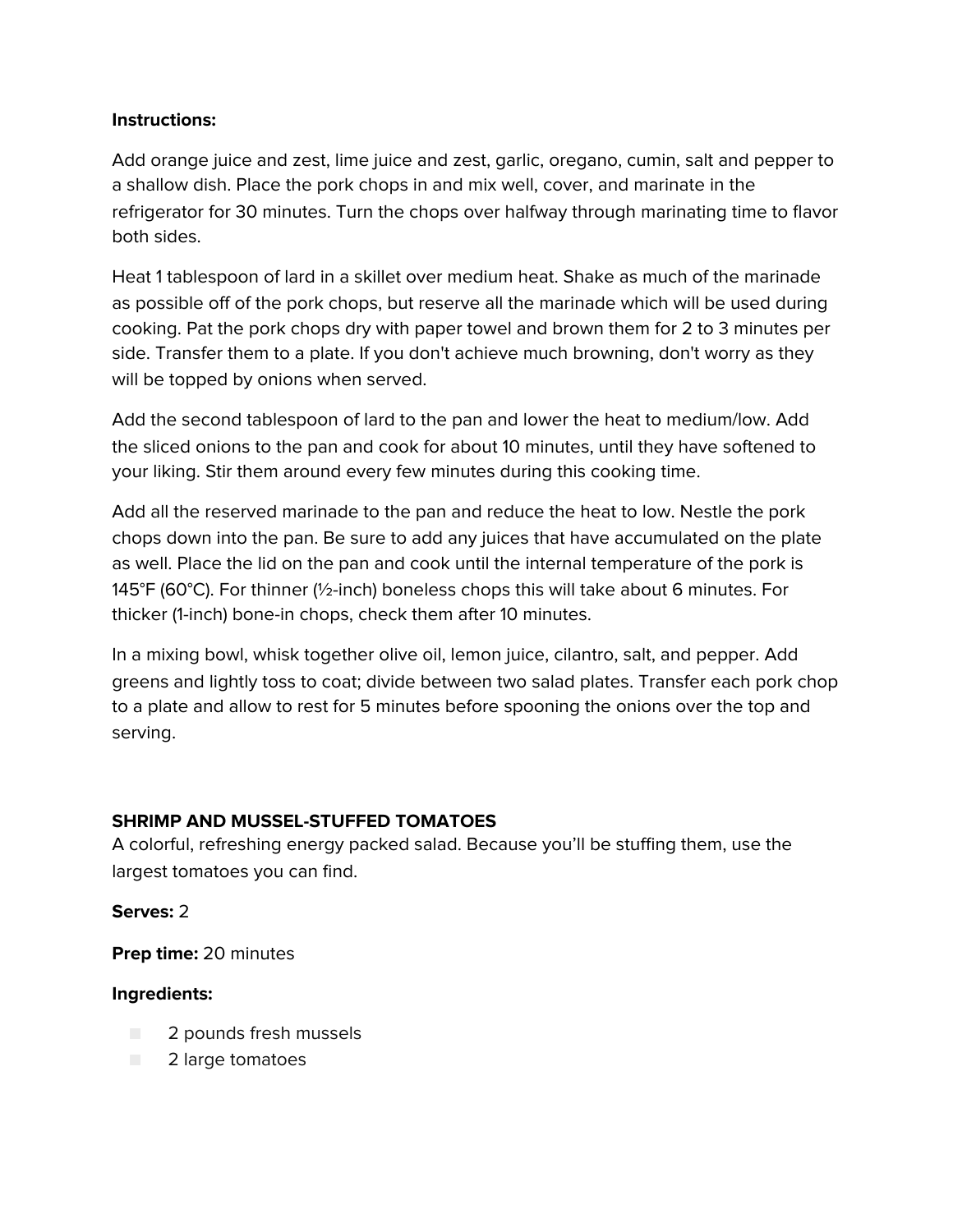- 1 packed cup cooked shrimp
- 1 cup or more Paleo Mayonnaise<sup>\*</sup>
- 1 tablespoon fresh chives, chopped
- 2 teaspoons fresh lemon juice
- 2 teaspoons capers, chopped
- Sea salt to taste
- White pepper to taste
- Micro greens, enough to cover two plates

\*Prepare Paleo Mayonnaise Wednesday Week 3 (see recipe page 391 of Your Personal Paleo Code)

#### **Instructions:**

With a sharp knife scrape the mussels to remove "beards". Discard any mussels that are open. Place in a pot with enough water to cover the bottom. With lid on, bring to a boil for 3–5 minutes, until most mussels are open. Set aside, remove mussels and discard any that aren't open; then remove mussels from shells and allow to cool.

With a sharp, pointed knife (a serrated grapefruit knife works well), cut a large circle around the top of the tomatoes and scoop out the insides. Remove seeds and drain juice from this pulp, and chop remaining tomato flesh. In a large mixing bowl all ingredients (except the tomato halves and micro greens). Fill each tomato half with the mix. Arrange micro greens on two plates and place two stuffed tomatoes in the center of each. If there is any mixture left over, pour it over the tomatoes.

#### **CAULIFLOWER, BACON AND ROASTED GARLIC SOUP**

If you love garlic, you'll love this soup!

#### **Serves:** 6

**Prep time:** 5 minutes

**Cooking time:** 1 ½ hours

- 1 head of garlic, whole, unpeeled
- $\Box$  3  $\frac{1}{2}$  tablespoons traditional fat of choice
- 1 large cauliflower, leaves, stem and core removed, broken into small pieces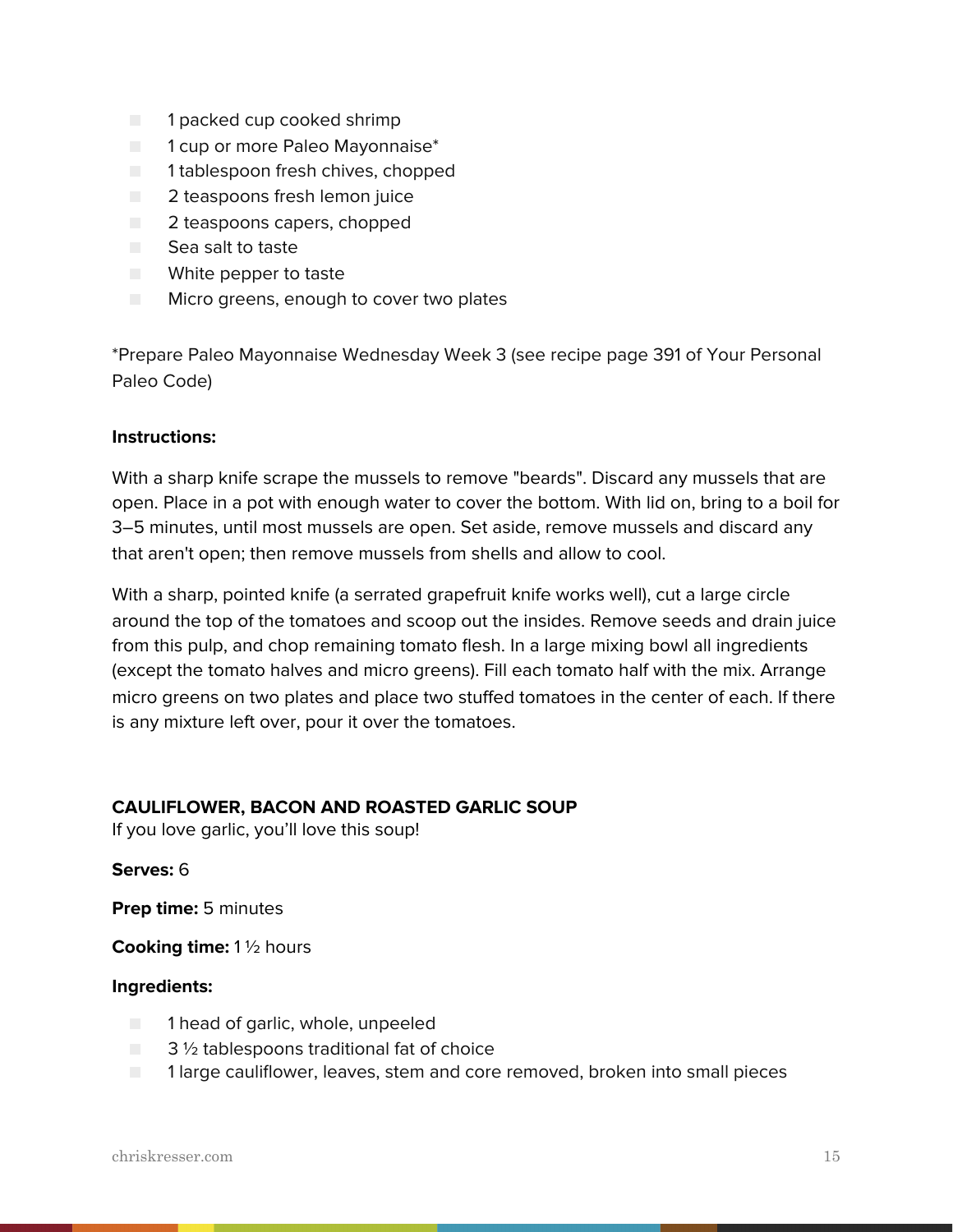- $\Box$  6 ounces slab bacon, rind removed and cut into  $\frac{1}{4}$  inch cubes
- 1 onion, coarsely chopped
- $\blacksquare$   $\frac{3}{4}$  cup celery stalk, chopped (reserve leaves for garnish)
- 3 cups Paleo chicken stock<sup>\*</sup>
- <sup>1/4</sup> tablespoon sea salt to taste
- Black pepper to taste
- $\blacksquare$  1/2 teaspoon dried thyme or 1 teaspoon fresh thyme leaves

\*Prepare chicken stock Thursday evening Week 4 (see recipe page 390 of Your Personal Paleo Code)

#### **Instructions:**

Preheat oven to 400 degrees. Cut just the very top off the head of garlic leaving the head intact. Tuck the bulb in the corner of a roasting pan. Put ½ tablespoon fat over garlic and place the pan in the oven. After 30 minutes, remove the pan and add 2 tablespoons of fat. Add the cauliflower, and toss it with the fat. (Be careful as the pan will be very hot.)

Return the pan to the oven and roast for another 30 minutes. Give the cauliflower a stir halfway through to prevent it from drying out. Remove the pan and set the garlic bulb aside on a dish to cool. Heat the final 1 tablespoon of fat in a large pot.

In a skillet at medium heat, sauté the bacon until crisp, about 10 minutes, and then remove from pan. Add the onion and celery and cook until softened, about 10 minutes.

Meanwhile, remove the cooled roasted garlic cloves by popping them out of their skins. Add the cauliflower, garlic cloves, and 3 cups stock to the soup pot. Simmer for 5 minutes. Turn off heat, let cool slightly, and carefully purée with an immersion blender until smooth. Add bacon, stir in salt, pepper, and thyme, and serve, garnished with whole celery leaves.

#### **PORK BURGERS WITH DIJON MUSTARD SAUCE AND STEAMED KALE**

The Dijon mustard adds a subtle spike to this dish.

**Serves:** 2

**Prep time:** 10 minutes

**Cooking time:** 25 minutes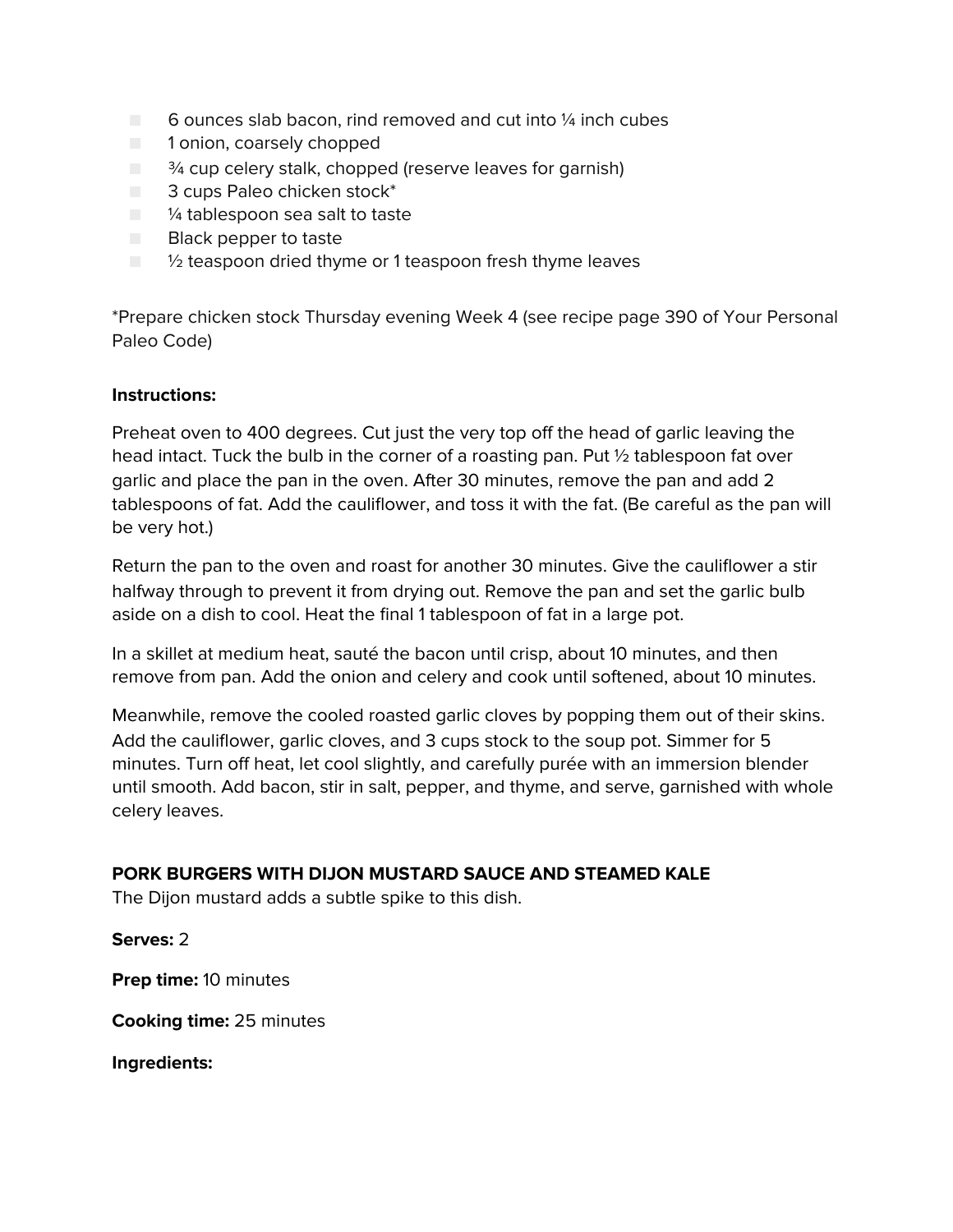#### Burgers

- <sup>3</sup><sup>⁄4</sup> pound ground pork
- 1 egg
- Pinch of cayenne
- <sup>1/4</sup> teaspoon sea salt
- $\Box$   $\frac{1}{4}$  teaspoon freshly ground black pepper
- 1 tablespoon lard\*

#### Dijon sauce

- 3 cups bone broth/beef stock\*\*
- 1 tablespoon Dijon mustard
- 1 shallot, thinly sliced
- Sea salt and freshly ground black pepper to taste

#### Kale

- 1 large bunch kale, washed, stems removed and chopped
- Sea salt to taste

\* Prepare lard Sunday Week 3 (see recipe page 389 of Your Personal Paleo Code)

\*\* Prepare bone broth/beef stock Sunday Week 3 (see recipe page 388 of Your Personal Paleo Code)

#### **Instructions:**

Mix ground pork with egg, cayenne, salt, and pepper, and form into four equal-sized burgers. In a sauce pan bring bone broth/beef stock to a boil, lower heat to a fast simmer and reduce liquid by half (this will take about 15 minutes).

Meanwhile, heat lard at a medium heat in a sauté pan, add burgers and sauté for 5 minutes on each side. Remove burgers. In the same pan reduce heat to low, add shallot and cook until translucent. Add reduced broth/stock, Dijon mustard, salt and pepper to taste. Stir sauce to incorporate the mustard and return burgers to pan to heat through.

To prepare kale, add enough water to a pot to cover the bottom (about 1 inch) and bring to a boil. Add kale and with lid on, cook for 3 minutes. Drain kale, sprinkle with salt and arrange on two plates alongside the burgers. Pour sauce over burgers.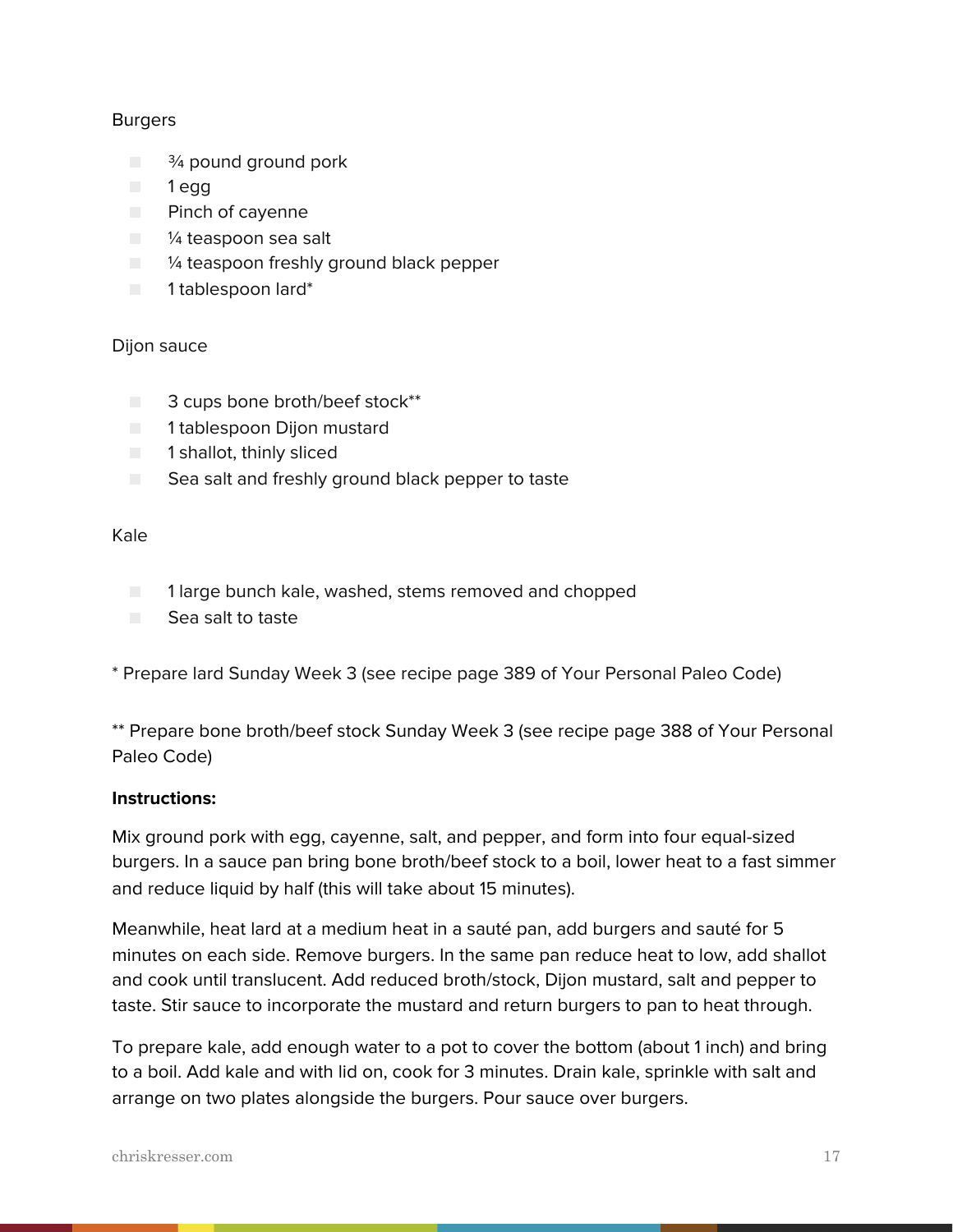Note: All three stages of this recipe have salt in them, so it's important to taste for salt.

# **SALMON TARTARE WITH AVOCADO**

This dish is different from a ceviche in that it isn't marinated. If you have one, use a melon baller to remove seeds from the cucumber (first slice lengthwise, and then use the melon baller to scoop seeds out).

#### **Serves:** 4

**Prep time:** 30 minutes

#### **Ingredients:**

- 1 pound (16 ounces) skinless and boneless salmon fillet
- ¼ cup cucumber, unpeeled, seeded, and finely diced
- $\Box$  1  $\frac{1}{2}$  tablespoons fresh lime juice
- 1 tablespoon fresh chives, minced
- 1½ tablespoons coconut oil
- 1 tablespoon red bell pepper, very finely chopped
- <sup>1/8</sup> teaspoon cayenne
- <sup>1</sup>/<sub>8</sub> teaspoon lime zest
- Sea salt to taste
- Freshly ground black pepper to taste
- 3 avocados, peeled, pitted and sliced lengthwise
- 2 tablespoons fresh cilantro, coarsely chopped for garnish

#### **Instructions:**

Place salmon on a plate and put in freezer for 20 minutes. This will make the salmon easier to slice thinly. Meanwhile, mix cucumber and all remaining ingredients together, except the avocados and cilantro.

Remove salmon, slice thinly about 1/2 inch thick along the length of the fillet, and then coarsely chop. Gently toss salmon with the cucumber mixture. Divide avocado slices among four plates and arrange in a fan shape; top with salmon tartare and garnish with cilantro.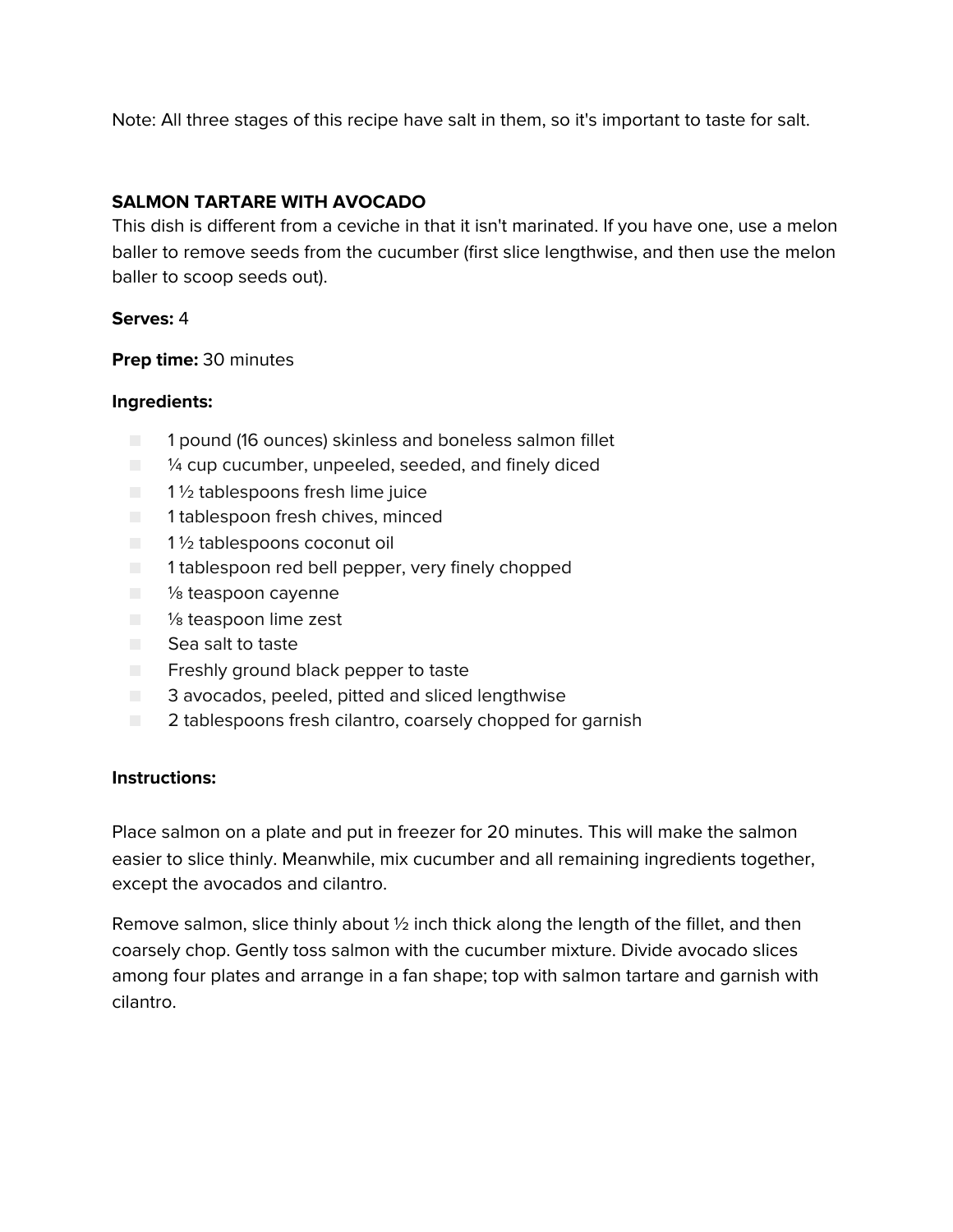# **Dinners**

# **BEEF STEW**

This recipe is inspired by the traditional French dish Daube Provençal, a flavorful stew with ingredients slow-cooked in red wine and herbs. In our version we've replaced the wine with red wine vinegar. We added celeriac and yellow beets instead of more traditional carrots and potatoes, and ended up loving the result.

#### **Serves:** 6

**Prep time:** 20 minutes

**Cooking time:** 4 hours

#### **Ingredients:**

- 2 tablespoons lard\*
- 3 pounds beef chuck or round, cut into 2-inch cubes
- 1 yellow onion, sliced
- 8 cloves garlic, minced or pressed
- 6 shallots, sliced
- 1 tablespoon tomato paste
- 1 cup puréed tomatoes or 2 chopped tomatoes
- $\blacksquare$  1/2 cup red wine vinegar
- 1 cup bone broth/beef stock\*\*
- 2 anchovy fillets, minced (optional)
- 2 bay leaves
- 3 tablespoons dried herbes de Provençe (or if you'd like, make your own bouquet garni with fresh herbs--thyme sprigs, parsley sprigs, bay leaves, and any others you favor--tied in cheesecloth)
- 4 strips orange zest
- 2 cups yellow beets, peeled and cut in 1 to 2 inches cubes
- 2 cups celery root (celeriac), peeled and cut into 1 to 2 inches cubes
- Fresh parsley for garnish, chopped

\* Prepare lard Sunday Week 3 (see recipe page 389 of Your Personal Paleo Code)

\*\* Prepare bone broth/beef stock Sunday Week 3 (see recipe page 388 of Your Personal Paleo Code)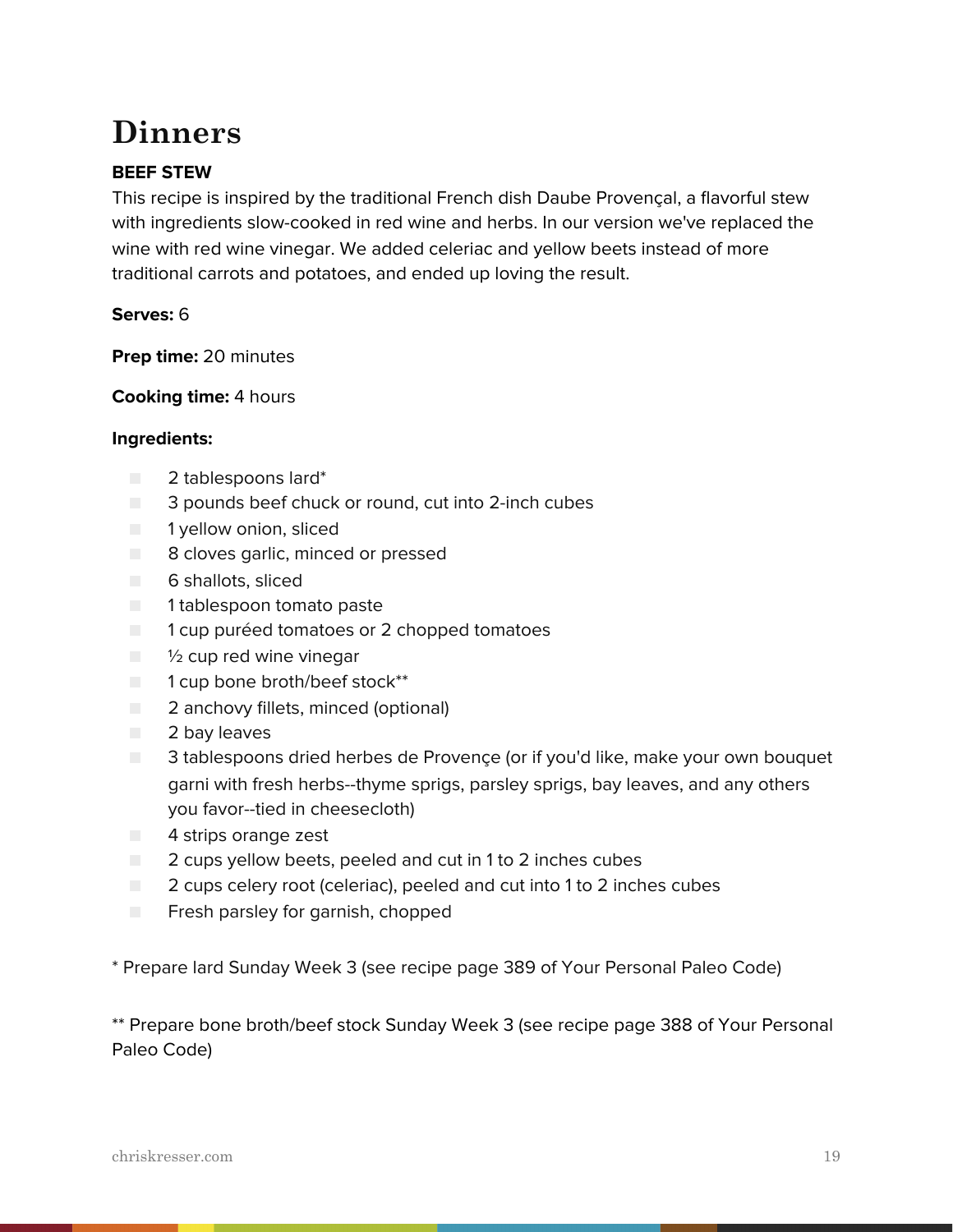#### **Instructions:**

Preheat the oven to 300 degrees. Heat a heavy, oven-safe pot over medium-high heat. Add the lard and beef and cook until well browned, about 10 minutes. Add onions, stirring, until softened. Add 6 of the 8 minced garlic cloves and cook for one more minute. Add the rest of the ingredients except the remaining garlic, beets, celery root, and fresh parsley.

Make sure the liquid completely covers the beef, and add more stock if necessary. Stir and allow to come to a gentle, very low simmer. Cover with the lid of the pot and transfer to the oven. Cook for 3 ½ hours, stirring every hour or so.

The stew is done when the beef is fork tender. At the end of the cooking time, add beets, celery root and additional garlic, and cook for 15 minutes more in the oven. Serve the stew, garnished with the fresh parsley.

# **CAJUN SPICED CHICKEN**

This Cajun dry rub spice mixture is easy to put together anytime!

**Serves:** 2

**Prep time:** 5 minutes (marinate 2 hours, or overnight)

# **Cooking time:** 1 hour

Cajun Spice Mix

- 1 tablespoon paprika
- 1 teaspoon cayenne
- 2 teaspoons garlic powder
- 1 teaspoon onion powder
- 2 teaspoons dried thyme
- 1 teaspoon dried oregano
- 1 teaspoon sea salt
- $\Box$   $\frac{1}{2}$  teaspoon freshly ground black pepper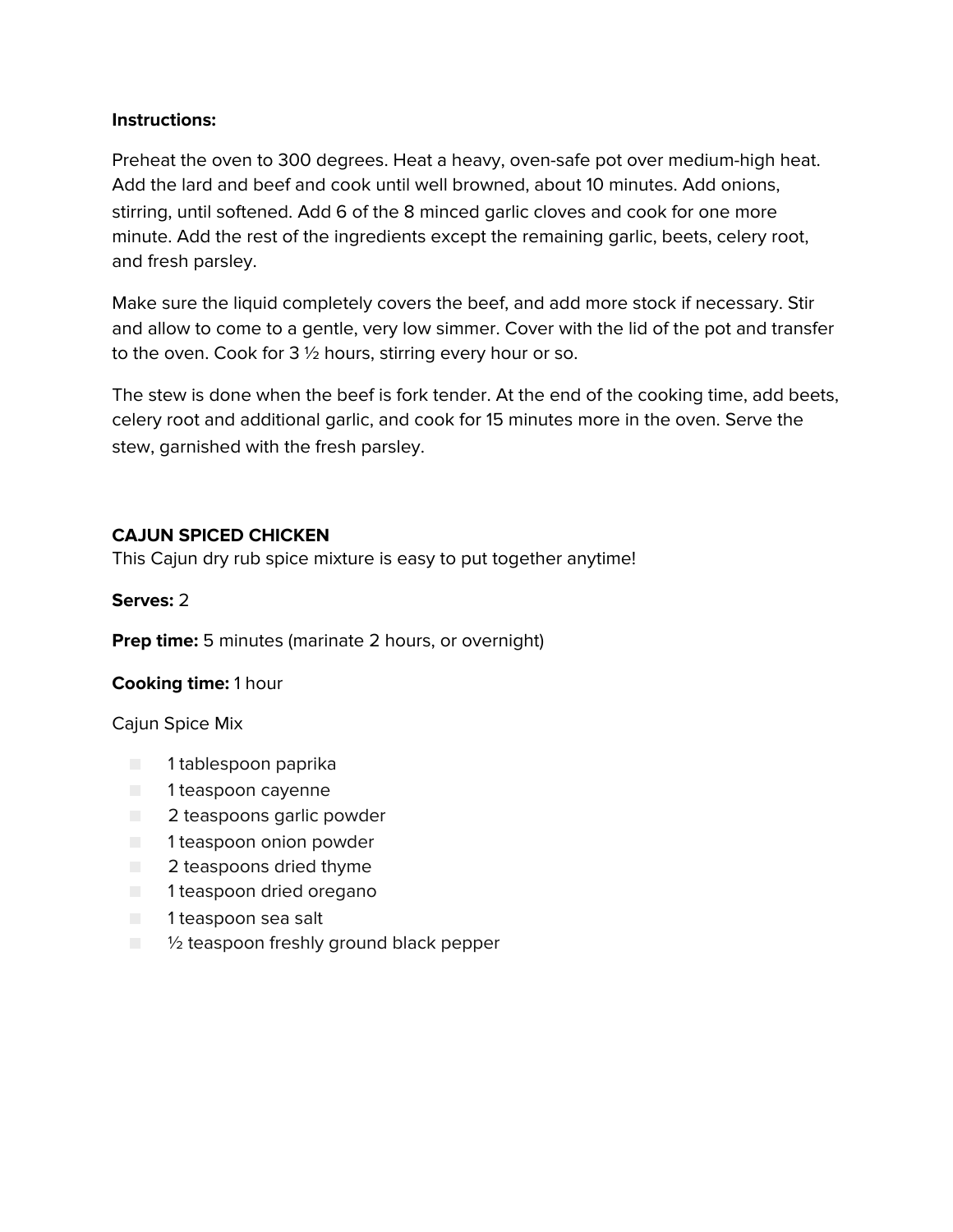#### Chicken

- Skin-on chicken pieces, enough for two people, such as two breasts, two legs and thighs.
- 1 tablespoon fat of choice

#### **Instructions:**

Make the Cajun spice mix by combining all dry spices, including salt and pepper, in a large bowl (big enough to hold the chicken pieces). Score the skin of the chicken by making several slits with a sharp knife. Add the chicken to the bowl with the spice rub. Rub the chicken well with the spices, covering all parts. Cover the bowl and refrigerate for 2 hours or overnight.

Preheat the oven to 375 degrees. In a large skillet big enough to accommodate all chicken pieces spread out in one layer (work in batches if you're making wings that won't fit in one layer), heat the fat of choice over medium heat. When oil is hot enough (you should hear a little sizzle when you drop the chicken in), place the chicken pieces in the pan, skin-side down, to brown, cooking for just about two minutes per side (or as long as it takes for the browning).

Remove browned chicken from the skillet and place in a baking dish. Cook until chicken reaches an internal temperature of 165, turning once, halfway through. White meat (breasts) will cook more quickly than dark (legs and thighs or wings). As a guide, boneless chicken breasts (white meat) can be checked for temperature after 10 minutes (5 minutes per side); bone-in legs/thighs (dark meat) should be checked for temperature after 40 minutes or so (20 minutes per side).

Let the chicken rest for 5 minutes, and serve.

#### **TILAPIA FILLETS WITH RATATOUILLE**

Ratatouille, colorful and rich in olive oil, is a signature dish in Mediterranean cuisine. Its flavors are bold, but won't overwhelm the taste of the tilapia.

#### **Serves:** 2

**Prep time:** 15 minutes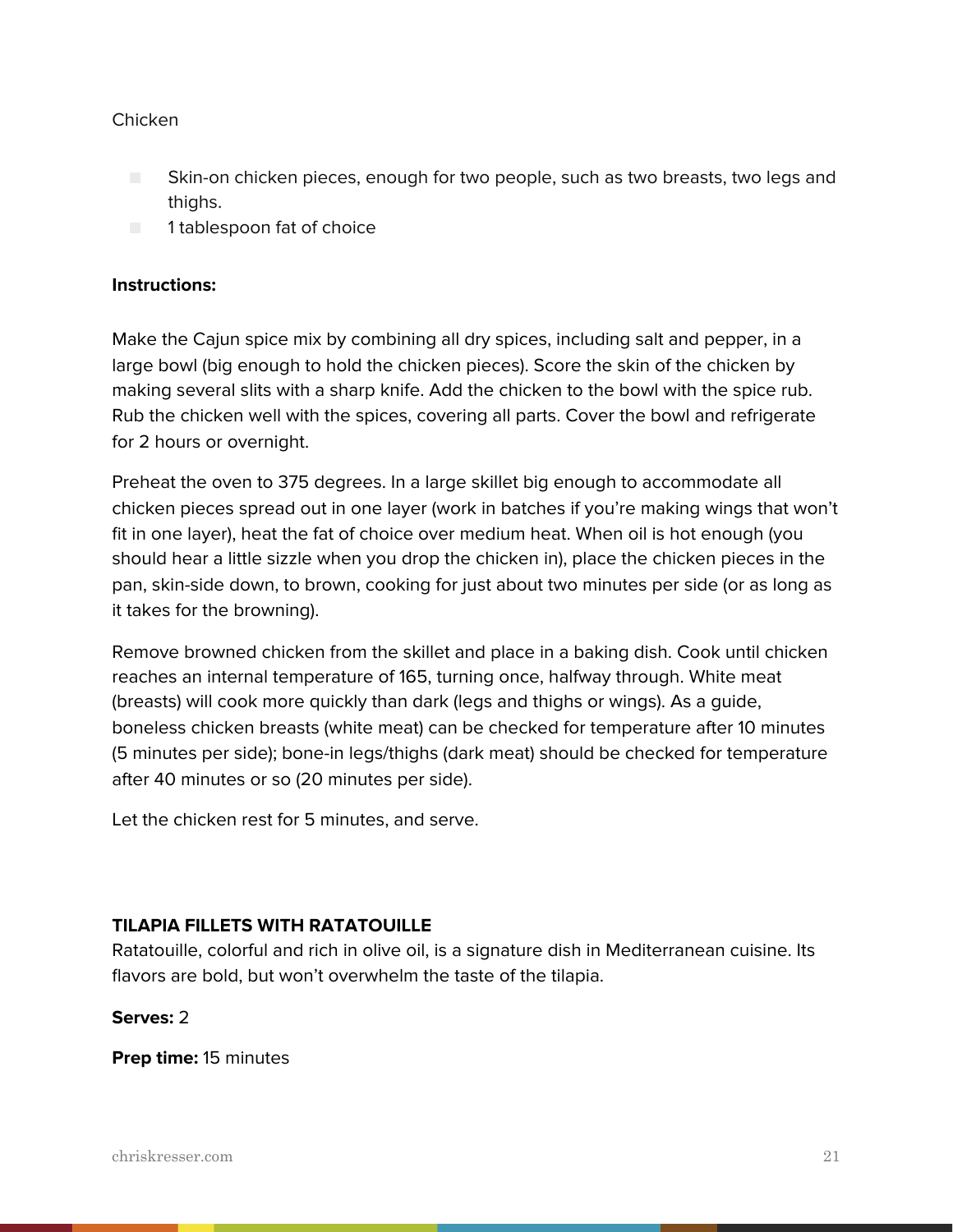## **Cooking time:** 30 minutes

#### **Ingredients:**

#### Ratatouille

- 1 red pepper, cored and seeded
- 1 large zucchini
- 1 small eggplant
- 1 medium onion, chopped
- 1 tablespoon lard\*
- 2 garlic cloves, minced
- 112-ounce can diced tomatoes
- $\blacksquare$   $\blacksquare$   $\blacksquare$   $\blacksquare$   $\blacksquare$   $\blacksquare$   $\blacksquare$   $\blacksquare$   $\blacksquare$   $\blacksquare$   $\blacksquare$   $\blacksquare$   $\blacksquare$   $\blacksquare$   $\blacksquare$   $\blacksquare$   $\blacksquare$   $\blacksquare$   $\blacksquare$   $\blacksquare$   $\blacksquare$   $\blacksquare$   $\blacksquare$   $\blacksquare$   $\blacksquare$   $\blacksquare$   $\blacksquare$   $\blacksquare$   $\blacksquare$   $\blacksquare$   $\blacksquare$   $\blacks$
- <sup>1/8</sup> teaspoon ground cumin
- 1/2 teaspoon sea salt
- Freshly ground black pepper to taste

#### Tilapia fillets

- 2 6-8 ounce tilapia fillets
- 1 teaspoon coconut oil
- Sea salt and freshly ground black pepper to taste
- 3 tablespoons extra virgin olive oil
- 1 tablespoon fresh basil, chopped to garnish

\*Prepare lard Sunday Week 3 (see recipe page 389 of Your Personal Paleo Code)

#### **Instructions:**

Cut red pepper, zucchini and eggplant into 1-inch pieces. Heat lard in a large pot or sauté pan over medium heat. Add onions and cook until softened, about 5 minutes. Add the remaining ratatouille ingredients and reduce heat to low. Simmer for 5-7 minutes.

To cook the tilapia, add coconut oil to a frying pan, and fry fillets at a medium-high heat, 3 minutes on each side. Arrange on two plates, season with salt and pepper, add olive oil. Garnish with chopped basil. Arrange ratatouille on the same plates.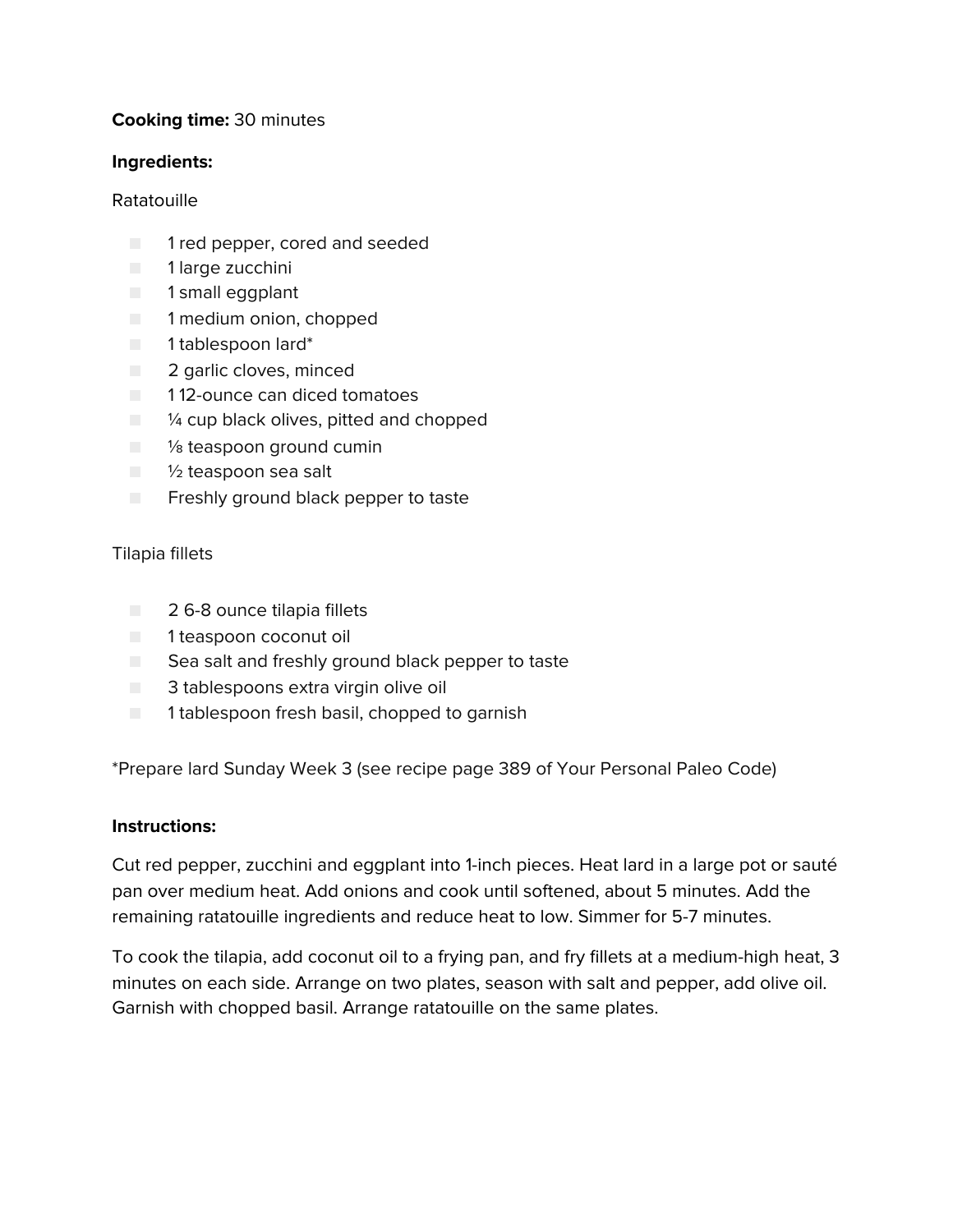#### **LAMB KORMA**

This thick, creamy dish traditionally has a base of dairy cream or coconut milk, with additional thickening from almonds or cashews. Combined with the spice masala, these ingredients form a "korma paste," in which the lamb slowly stews.

#### **Serves:** 3

**Prep time:** 15 minutes

**Cooking time:** 2 ½ hours

#### **Ingredients:**

Ginger garlic paste

- 2-inch piece of ginger, peeled and sliced
- 6 large cloves of garlic, smashed
- <sup>1/4</sup> teaspoon sea salt

#### Masala

- 8 cardamom pods
- 5 cloves
- 1 tablespoons coriander seeds
- 2 teaspoons cumin seeds

#### Lamb

- Pinch of saffron (1/<sub>8</sub> teaspoon)
- 2 tablespoons coconut oil
- 2 pounds boneless lamb shoulder or leg, cut into 2 inch cubes
- Sea salt and freshly ground black pepper
- 2 medium onions, chopped
- 1 cup bone broth/beef stock<sup>\*</sup>
- $\blacksquare$  1 1/2 cups coconut milk
- <sup>1</sup>/<sub>2</sub> cup cashews, ground to a powder using food processor or blender
- $\Box$  1 cinnamon stick or  $\frac{1}{2}$  teaspoon ground cinnamon
- <sup>1/4</sup> teaspoon turmeric powder
- <sup>1/4</sup> cup fresh cilantro, chopped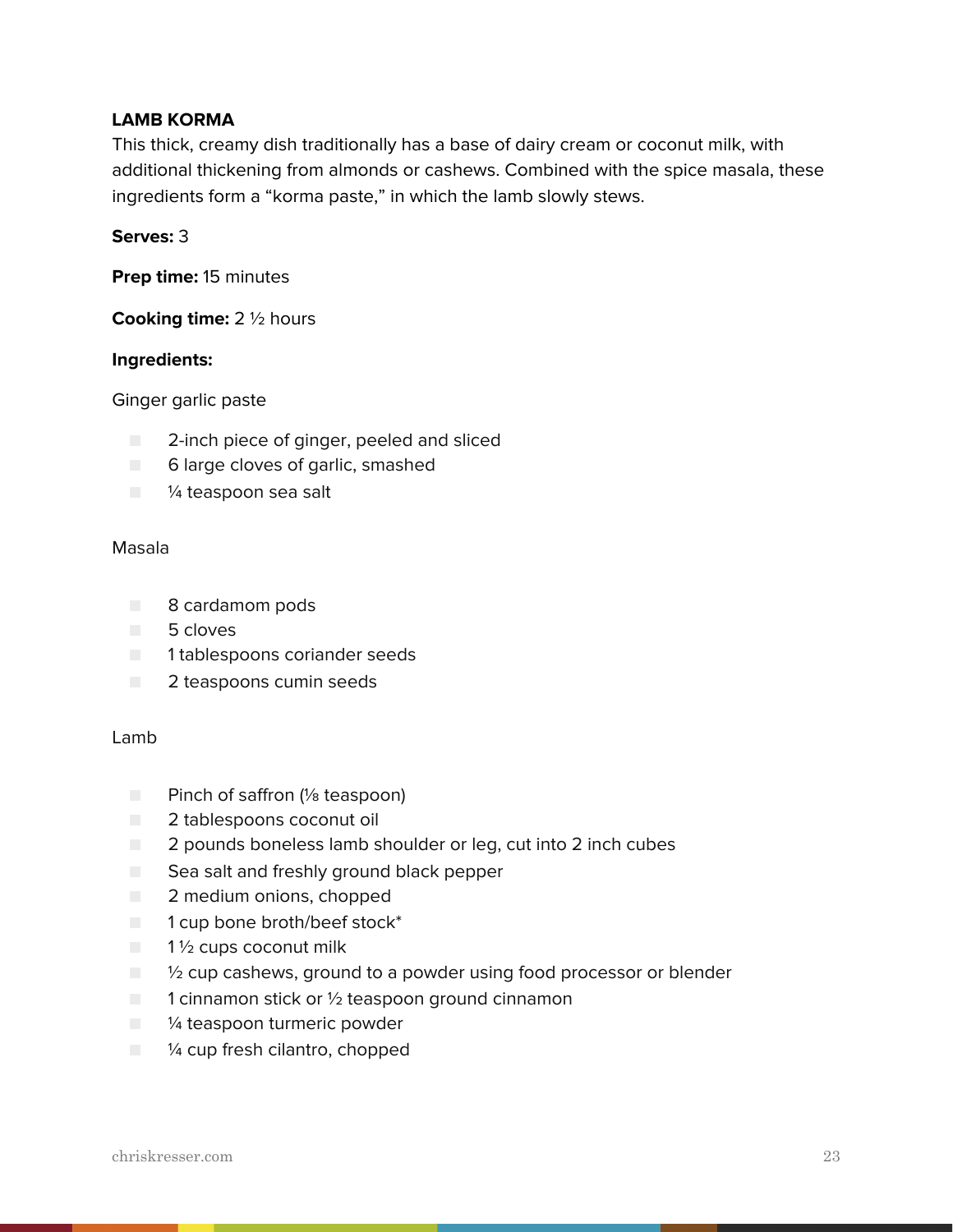\*Prepare bone broth/beef stock Sunday Week 3 (see recipe page 388 of Your Personal Paleo Code)

#### **Instructions:**

Prepare the ginger-garlic paste. Place the ginger, garlic, and ¼ teaspoon salt in a mortar and pestle, food processor, or blender. Blend to a paste. It should result in approximately 2 tablespoons of paste. Set aside until ready to use.

To prepare the spice mix, or masala, heat a pan over medium-high heat. Add the large spices first to the dry pan: the cardamom pods and the cloves. Heat for 30 seconds, until fragrant but not burning. Shake the pan around and add the coriander seeds. Heat for 15 seconds. Add the smallest spice; the cumin seeds. Heat for 15 more seconds, or until all spices are nicely fragrant. Remove the masala to a plate to cool. Grind it to a powder using a spice grinder, mortar and pestle, or blender. Set the masala aside until ready to use.

Prepare the lamb. Put the saffron in a small bowl and cover with 2 tablespoon of boiling water. Let soak for at least 10 minutes and set aside. Heat 1 tablespoon of the oil in a large pot over medium heat. Season the lamb cubes liberally with salt and pepper. When the oil is hot, but not smoking, add the lamb to the pot and brown for 5 minutes or so, a minute or two per side. To avoid crowding the pan, do this in two or three separate batches. Once the lamb is browned on all sides, remove it to a plate.

Add the additional 1 tablespoon of oil to the pot, reduce the heat to medium-low, and add in the onions. Cook the onions, stirring occasionally, for 5 minutes. Stir in the gingergarlic paste and cook for one more minute. Add the spice masala, and stir well. Return the lamb to the pot with any juices that have accumulated on the plate. Stir well to coat the lamb with all the spices.

Add the bone broth/beef stock, the coconut milk, the ground cashews, the cinnamon stick, and the saffron with its soaking water. Stir in the turmeric powder and  $\frac{1}{4}$  teaspoon salt. Bring the stew to a low simmer. Give it a good stir, cover and cook on low heat for 1  $\frac{1}{2}$  to 2 hours. Stir every once in a while during the cooking. Uncover the stew, stir and cook down to thicken, if necessary, for a few minutes. Season with additional salt and pepper to taste. Remove the cinnamon stick prior to serving. Serve the stew garnished with chopped fresh cilantro.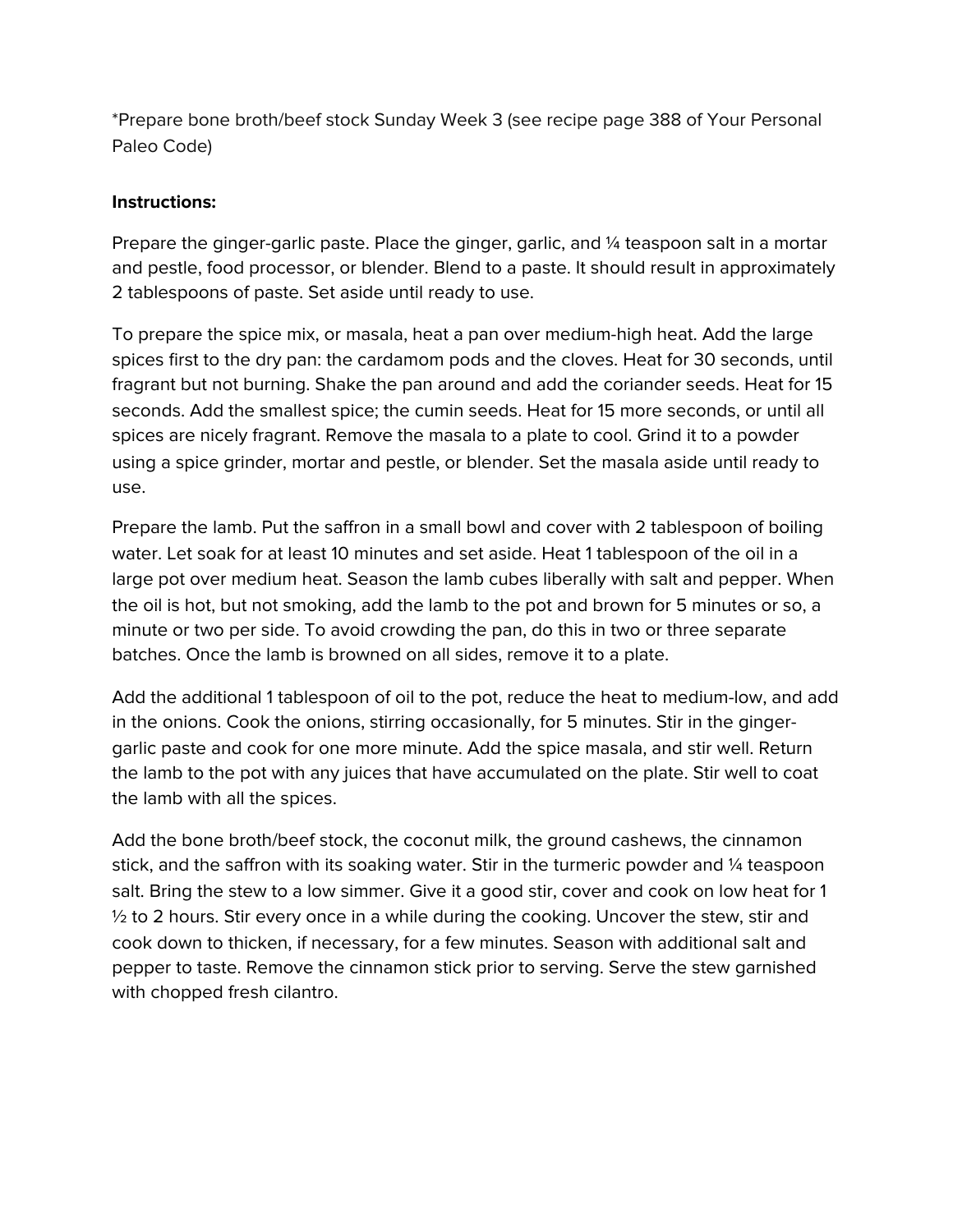#### **MEXICAN LIVER AND ONIONS**

Higado encebollado is a traditional Mexican dish. Liver if overcooked is very dry, so timing is important. Also, like many cuts of meat, if the liver is allowed to rest after cooking, wrapped in aluminum foil for 5 minutes, it will be more tender.

#### **Serves:** 2

**Prep time:** 5 minutes

#### **Cooking time:** 15 minutes

#### **Ingredients:**

- $\blacksquare$  1 % teaspoons traditional fat of choice
- 1 large yellow onion, halved and sliced thin
- $\blacksquare$   $\frac{1}{2}$  teaspoon dried oregano
- Pinch dried rosemary
- <sup>3</sup><sup>⁄4</sup> pound beef liver, sliced (2 slices)
- Sea salt and freshly ground black pepper to taste
- 1 tablespoon cilantro, roughly chopped for garnish

#### **Instructions:**

Heat the fat in a large skillet or pot. Add onion and cook over medium high heat, stirring, until onion is softened. Reduce heat to low and stir in oregano and rosemary. Lay the liver slices on top of the onions and cover pot. Let cook for 3 minutes.

Flip the liver slices and this time place them on the pan bottom, covering with the onions. Cover and cook for another 3 minutes. Stir onions and flip liver one last time, cover and cook for a final 3 minutes. Season with salt and black pepper.

Stick a small, pointed knife in the liver and press down. If the juices are clear, the liver is done. Serve sprinkled with cilantro on top.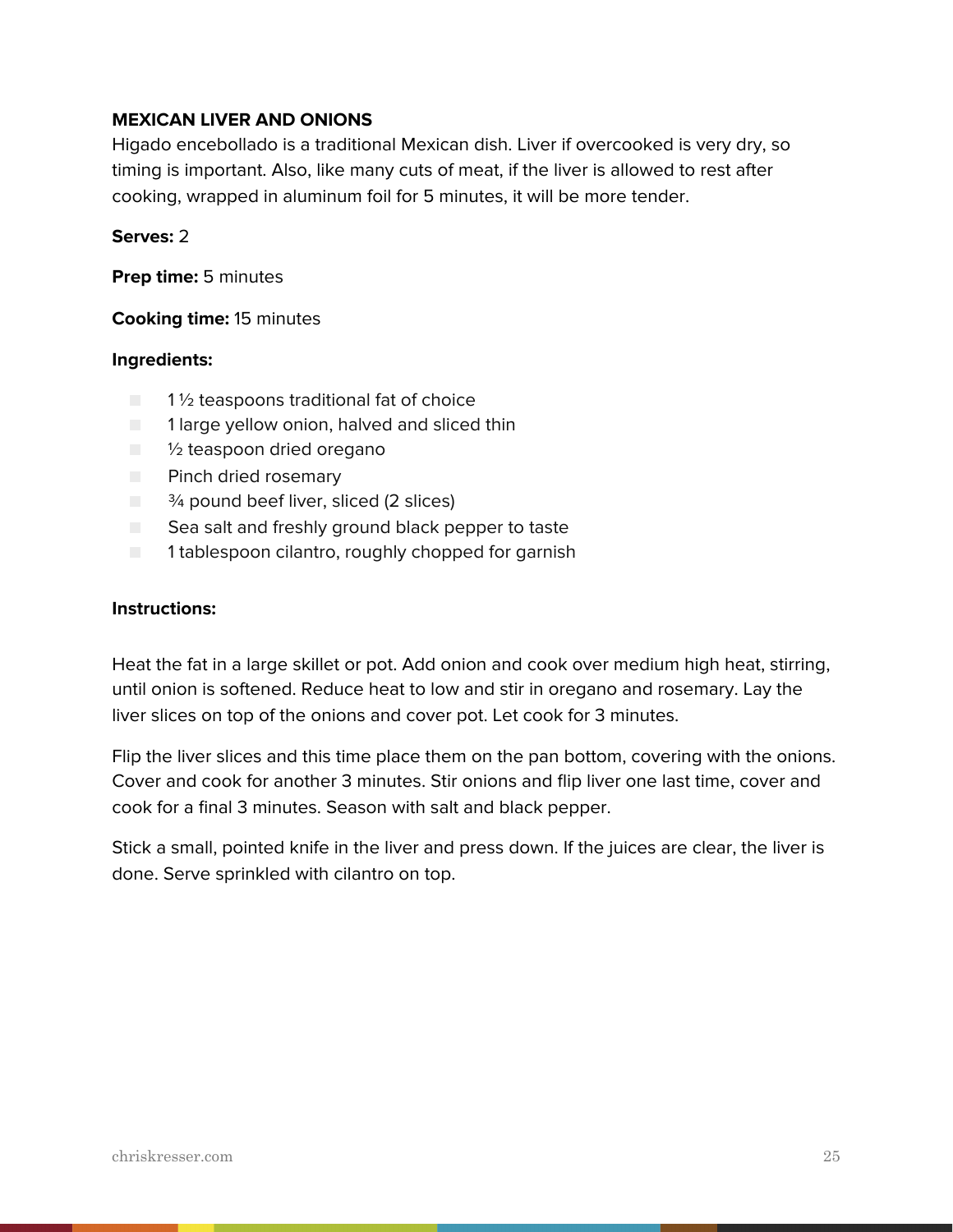# **GRILLED CHICKEN BREASTS WITH CHIMICHURRI SAUCE**

This garlicky sauce from Argentina is a classic, served with chicken or beef.

#### **Serves:** 2

**Prep time:** 10 minutes

**Cooking time:** 10 minutes

#### **Ingredients:**

#### Chimichurri Sauce

- $\blacksquare$   $\frac{1}{2}$  cup fresh oregano
- 6 garlic cloves, crushed
- 2 cups fresh parsley, packed
- ½ cup extra virgin olive oil
- 3 shallots, roughly chopped
- 3 tablespoons apple cider vinegar
- 1 tablespoon lime juice
- 1 teaspoon red chili flakes
- <sup>1</sup>/<sub>2</sub> teaspoon sea salt to taste
- Freshly ground black pepper to taste

#### Chicken breasts

- 27-ounce chicken breasts, boneless with skin on
- 2 tablespoons coconut oil
- Sea salt to taste
- 1 tablespoon fresh, chopped parsley for garnish

#### **Instructions:**

Purée all Chimichurri sauce ingredients in a food processor. Turn on grill, or place a cast iron pan over medium high heat. Place chicken breasts between 2 sheets of wax paper, and using a meat mallet, pound to about 1 inch in thickness.

Coat the breasts with coconut oil, sprinkle with salt and grill or cook on stove-top, 5 minutes on each side. Arrange the breasts on two plates, pour the Chimichurri sauce over the tops, and garnish with parsley.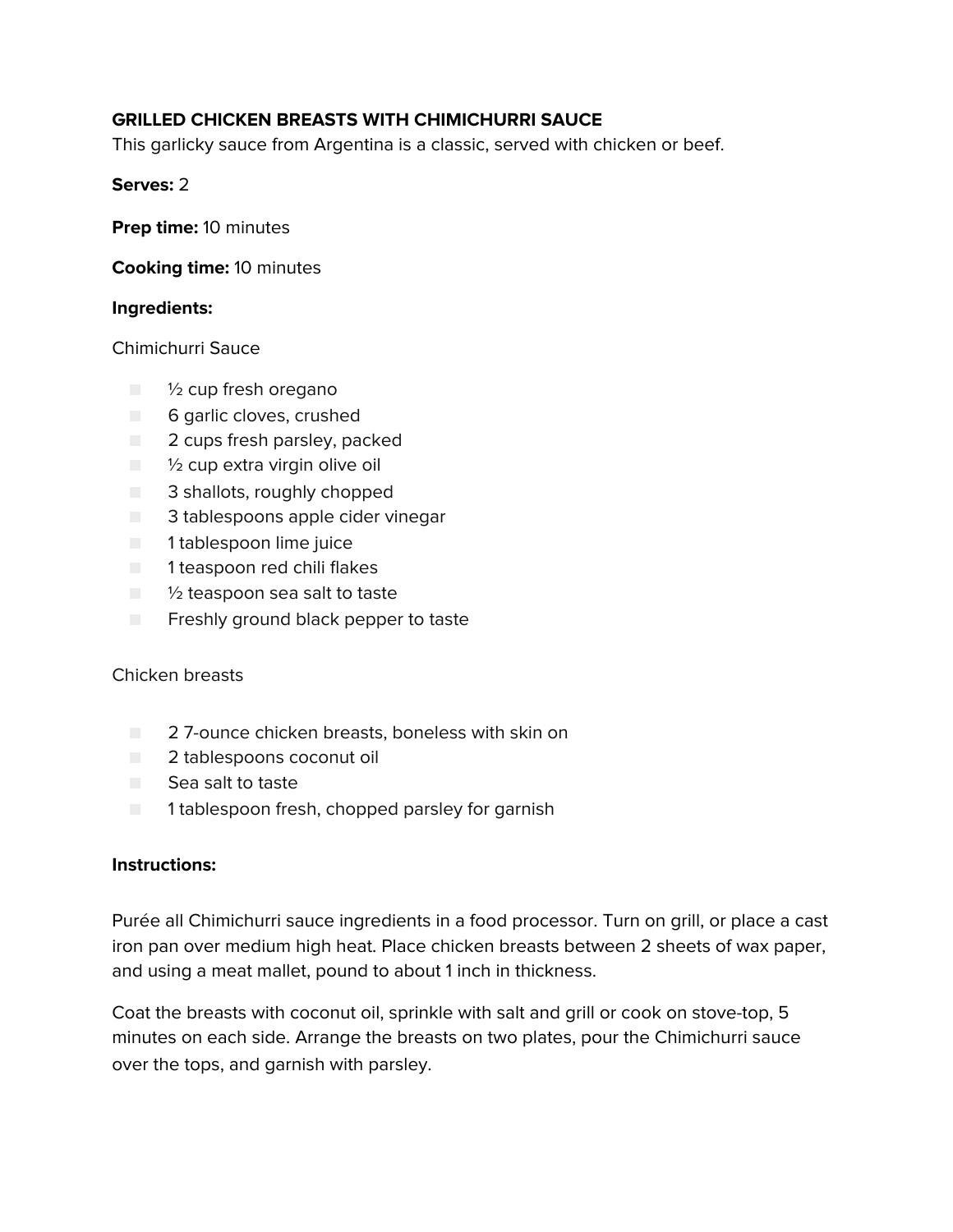#### **PORK TENDERLOIN MEDALLIONS WITH GREEN PEPPERCORNS**

Green peppercorns have a mild pepper taste and can be eaten whole. The best come from Madagascar and are sold either dried, or in brine. For this recipe, it's preferable to use peppercorns in brine.

#### **Serves:** 2

**Prep time:** 10 minutes

#### **Cooking time:** 20 minutes

#### **Ingredients:**

- 2 tablespoons green peppercorns
- 2 shallots, cut into thin slices
- $\Box$  2 cups bone broth/beef stock\*
- 2 tablespoons lard\*\*
- 1 pound pork tenderloin, silver membrane removed (see note below if you don't have a butcher, this is easy to do. Insert a sharp pointed knife under the membrane at the thick of the tenderloin and pull away the membrane).
- 1/2 teaspoon sea salt
- 1 tablespoon fresh chives, chopped for garnish

#### **Instructions:**

Add green peppercorns, shallots and beef stock to a sauce pan and bring to a boil. Decrease to just above a simmer. Let reduce for 10 minutes.

Prepare the pork tenderloin. (Note: If the tenderloin is covered with a silver-colored membrane when you purchase it, ask the butcher to remove, or remove it yourself easily by inserting a sharp, pointed knife under the membrane and pulling it away from the meat.) Melt lard in a skillet at medium-high heat. Lightly salt the tenderloin and sear it on all sides until well browned.

Reduce the heat to medium and cook 8 minutes on both sides. Pork tenderloin goes from undercooked to dry very quickly, so it's best to use a meat thermometer. When the interior temperature at the thickest end of the tenderloin reaches 145 degrees, it's done. Remove tenderloin, wrap in aluminum foil and set aside to rest.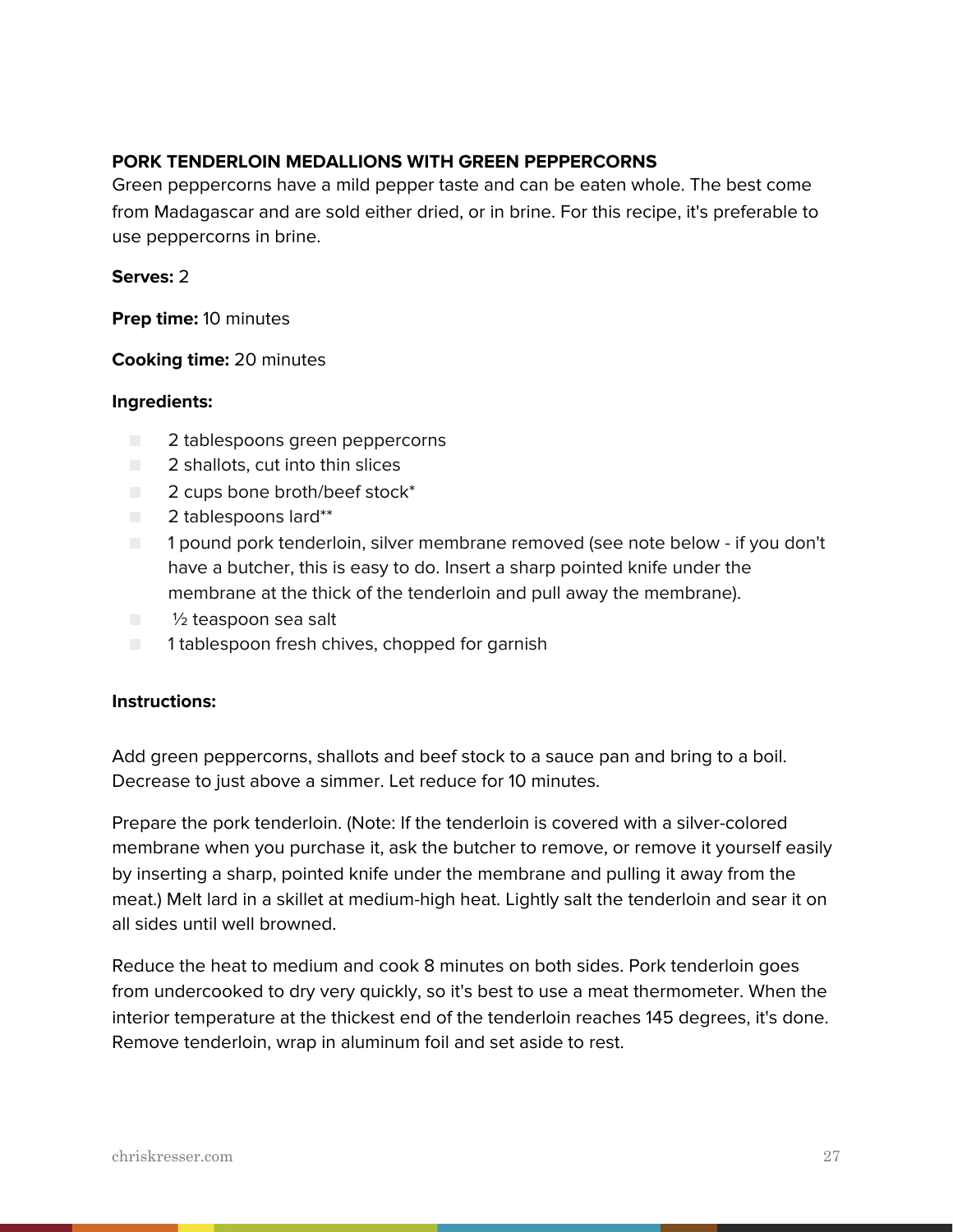Pour the contents of the sauce pan into the skillet and simmer at a low heat, stirring occasionally. Strain sauce through a sieve. Remove tenderloin from foil and slice into equal portions for two. Ideally the slices should be at 1 ½ inches in thickness. Divide the sauce between two plates, arrange the tenderloin slices on top and garnish with chives.

\* Prepare bone broth/beef stock and \*\*lard Sunday Week 3 (see recipe pages 388–389 of *Your Personal Paleo Code*).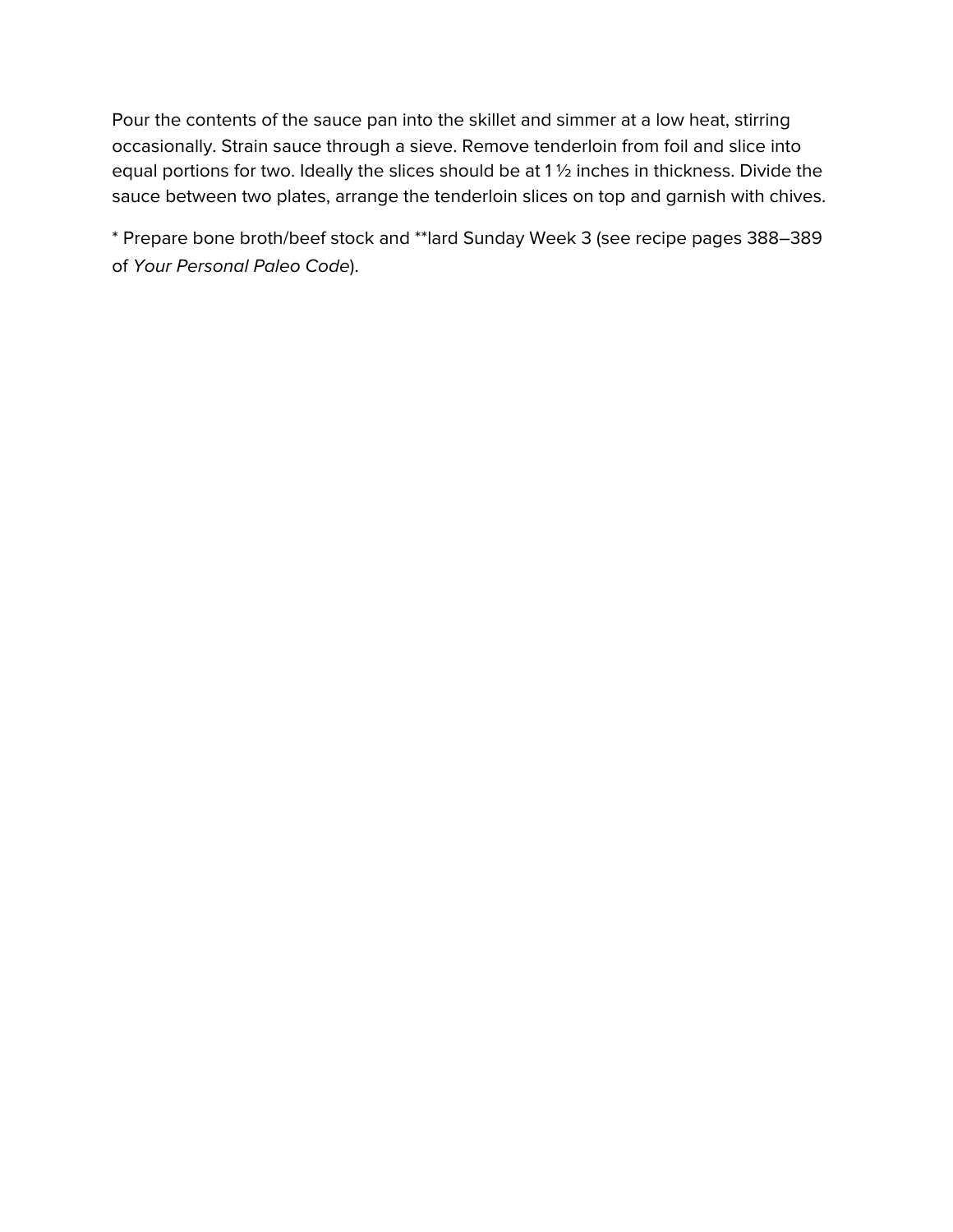# **Side Dishes**

# **SAUTÉED SPINACH AND MUSHROOMS**

An excellent accompaniment to roasts, grilled meats and chicken.

#### **Serves:** 2

**Prep time:** 10 minutes

**Cooking time:** 20 minutes

#### **Ingredients:**

- 2 tablespoons lard\*
- <sup>1</sup>/<sub>2</sub> onion, chopped
- 4 garlic cloves, minced
- 1 pound cremini mushrooms, sliced
- $\Box$  4 packed cups fresh spinach, washed
- Sea salt and freshly ground black pepper to taste

\*Prepare lard Sunday Week 3 (see recipe page 389 of Your Personal Paleo Code)

#### **Instructions:**

Heat lard in a skillet over medium low heat. Add the onion and garlic and cook, stirring for just about 2 or 3 minutes. Add the mushrooms and cook, stirring for 5 minutes, until soft. Add the spinach and cook, stirring occasionally, about 10 minutes. When the spinach is done, season dish with salt and pepper and serve.

#### **SAUTÉED YELLOW SQUASH**

Looking for a delicious side dish that takes minimal effort to prepare? This one is very easy and tastes great.

**Serves:** 4

**Prep time:** 5 minutes

**Cooking time:** 30 minutes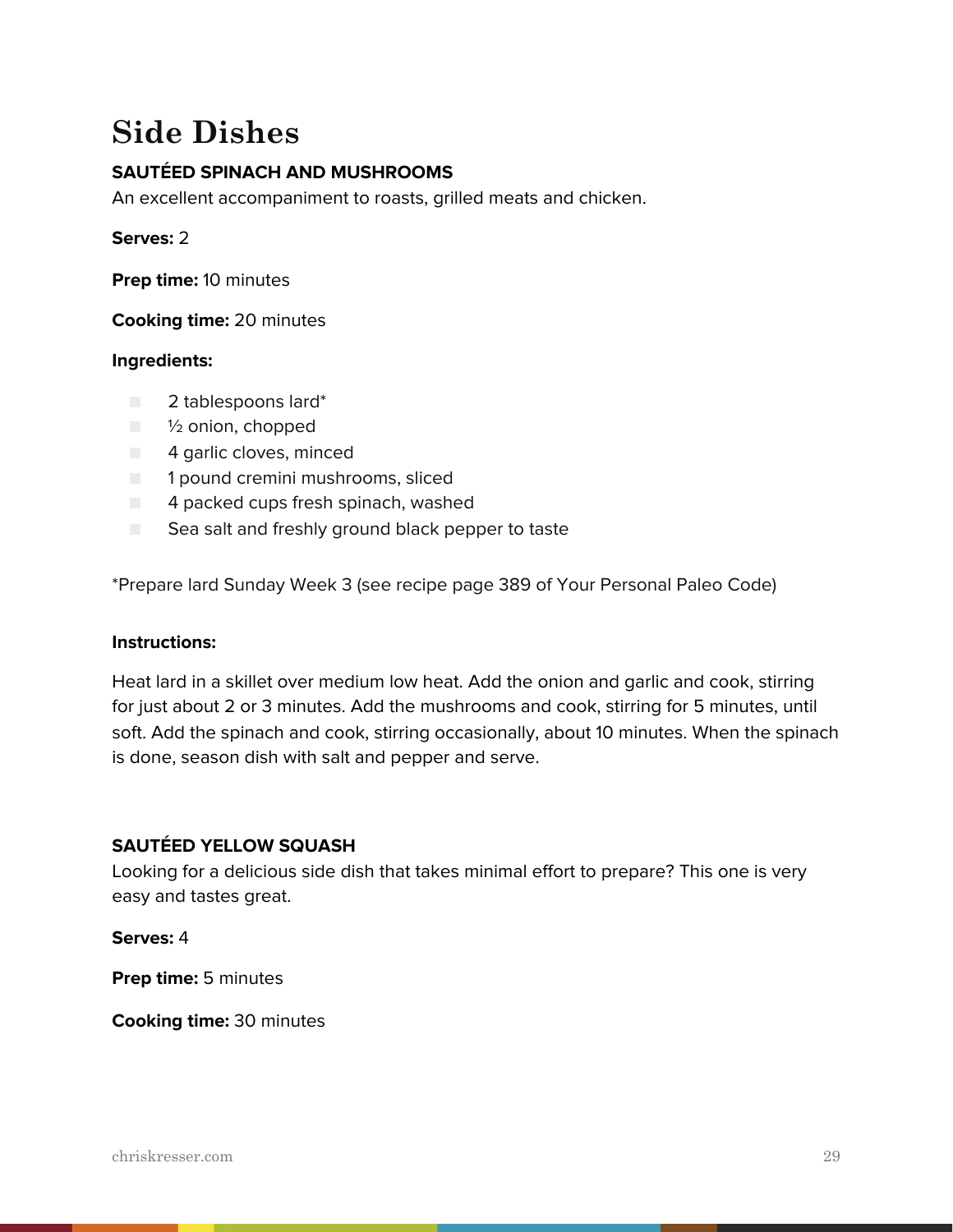## **Ingredients:**

- <sup>1/4</sup> cup traditional fat of choice
- 1 medium onion, sliced thinly or diced
- 6 medium yellow squash, sliced
- Sea salt and freshly ground black pepper to taste
- Dried or fresh herb for variety, such as rosemary for garnish

#### **Instructions:**

Heat fat of choice in large skillet on a medium heat. Add onion and cook just till tender, about 5 minutes. Add squash and continue cooking over medium heat, stirring until squash begins to soften. Cover and continue cooking over low heat until tender (about 20 minutes). Season with salt, pepper and garnish with herbs of choice.

#### **INDIAN SPICED SPINACH**

In Indian food recipes, you may see spinach referred to as Palak or Saag. This is recipe is a simple, but very delicious version of Palak Paneer, without the Paneer (a cubed cheese).

#### **Serves:** 4

**Prep time:** 15 minutes

#### **Cooking time:** 20 minutes

- 1 tablespoon coconut oil
- 1 red or yellow onion, chopped finely
- 1 green chili, chopped (optional)
- 6 cloves garlic, minced
- 1-inch piece of ginger, peeled and minced
- 1 teaspoon coriander powder
- 1 teaspoon garam masala
- ½ teaspoon ground cumin
- <sup>1/4</sup> teaspoon turmeric powder
- 8 packed cups chopped spinach (this is about four really big bunches of spinach before chopping)
- Sea salt and freshly ground black pepper to taste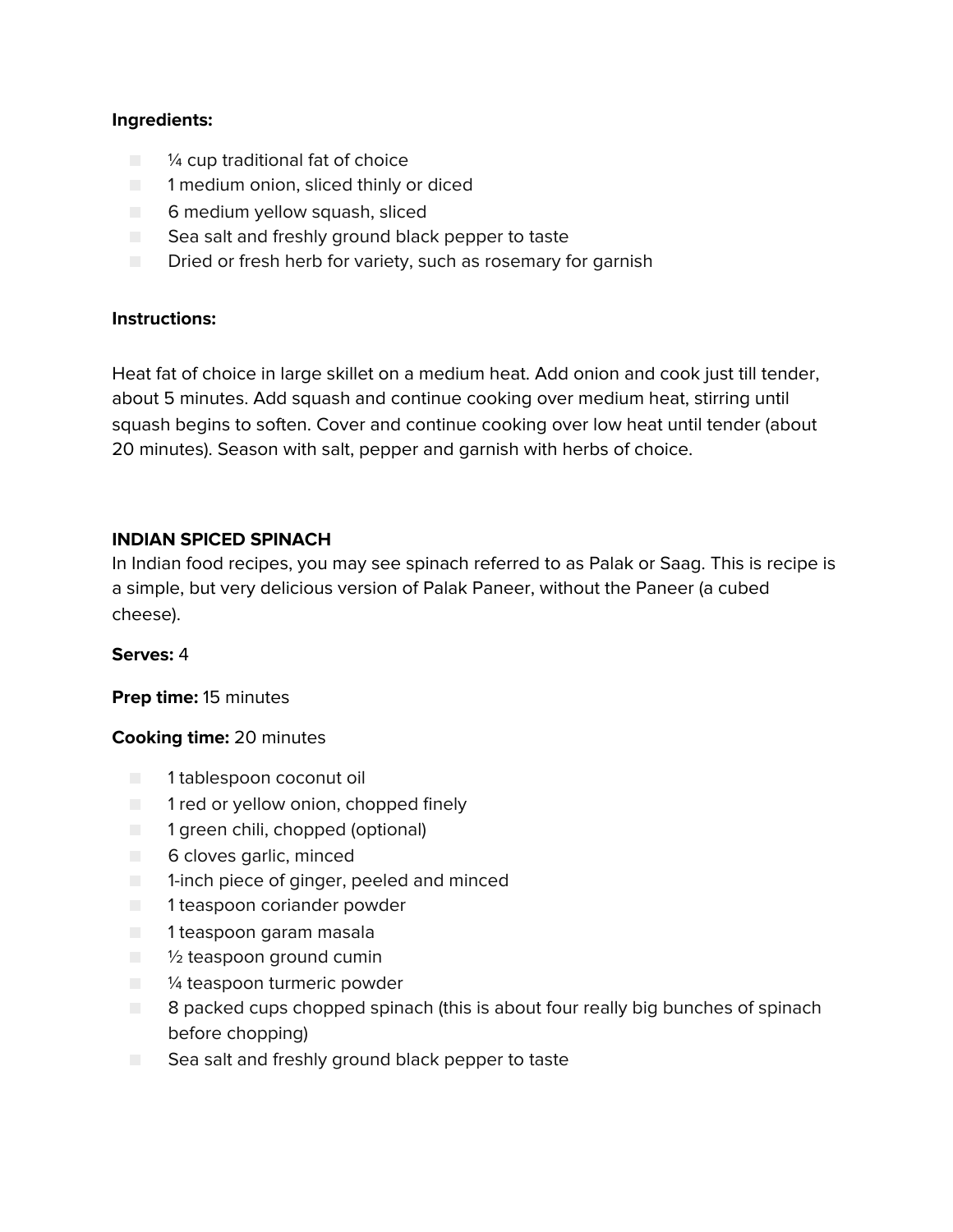#### **Instructions:**

Heat the oil in a large pot over medium heat. Add the onions. If you like heat add the chopped green chili here. Cook, stirring frequently, for about 8 minutes, until onions become translucent. Add garlic and ginger and stir for a moment. Then add all spices, the spinach, salt and pepper to taste and cook over medium heat for 10 minutes. To serve, remove with a slotted spoon.

#### **PARSNIP CREAMED SPINACH**

This simple combination of just two vegetables makes the plate look spectacular. Spinach cooks in this manner very quickly and you don't want to overdo it. Add the parsnip puree to the spinach before the greens are completely wilted and cook only long enough so that the puree is heated through at around the same time the greens are completely wilted.

#### **Serves:** 2

**Prep time:** 10 minutes

**Cooking time:** 30 minutes

#### **Ingredients:**

- 2 tablespoons traditional fat of choice
- 2 to 3 large parsnips, peeled and cut into large pieces
- Sea salt to taste
- 1 pound spinach, washed
- Freshly ground black pepper

#### **Instructions:**

In a pot or pan, heat a heaping tablespoon of your fat of choice over medium heat. Add the parsnips to the pot with a pinch of salt and reduce the heat to low or medium-low. Shake the pan every couple of minutes. The parsnips will cook through and begin to brown in 15 to 20 minutes.

When the parsnips are fork-tender, remove them and place them in a food processor. Pulse until they are completely smooth. You should have about 1 cup of parsnip purée.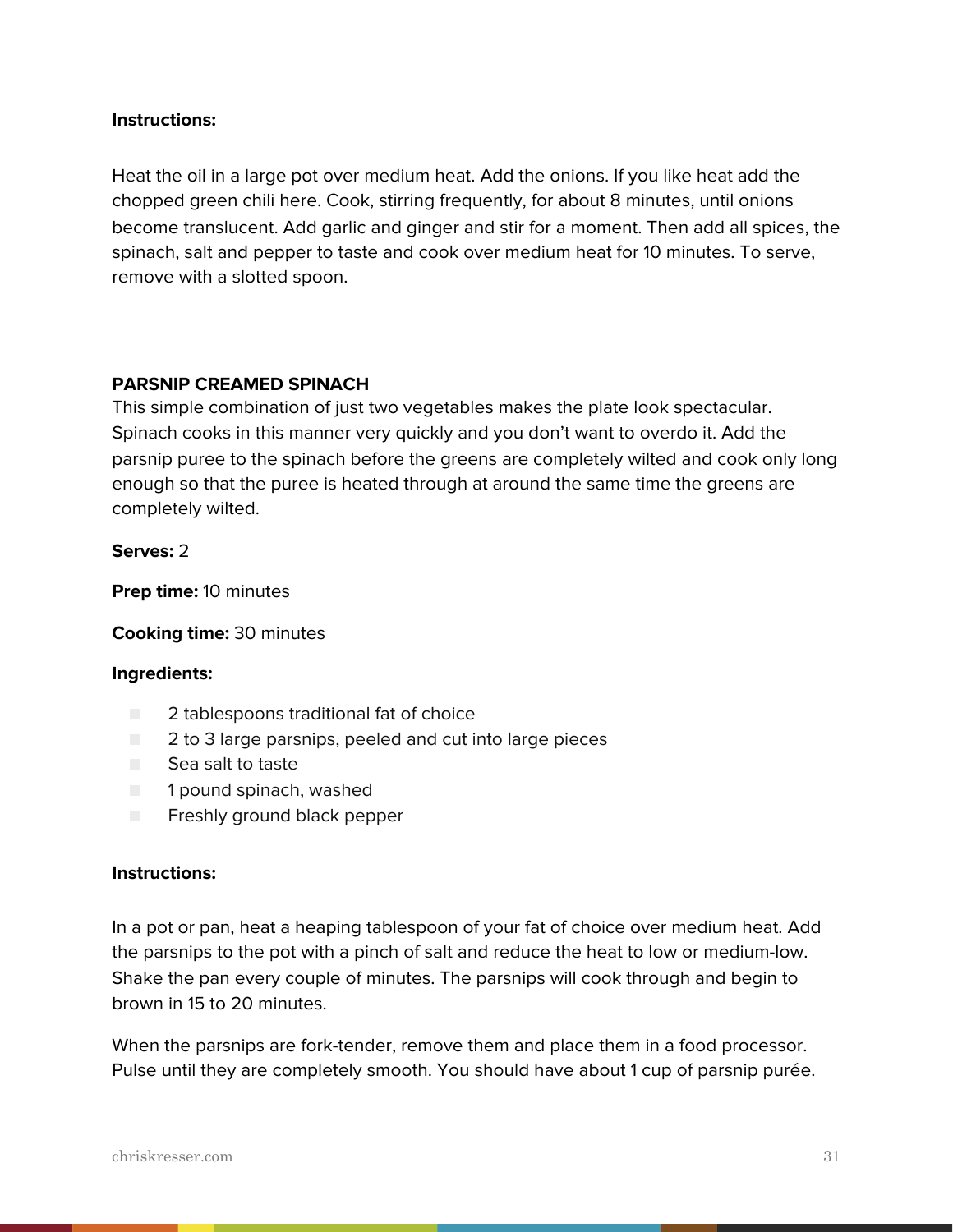Set aside. (The parsnip puree can also be made a day in advance and refrigerated. Bring it to room temperature before using.)

In a large skillet, heat 1 tablespoon of fat over medium heat. Add the spinach to the pan and cook for just a few minutes, stirring with the tongs. Before the spinach is completely wilted, add in the parsnip purée and stir until well mixed and until the puree is just heated through. Remove the pot from the heat and season with salt to taste and a couple of grinds of black pepper.

## **BRAISED FENNEL**

"Braising" means to brown something in a fat, and then cook it with a little stock covered, until it is tender. This process works perfectly with fennel, creating an amazingly savory side dish.

#### **Serves:** 2

**Prep time:** 10 minutes

**Cooking time:** 30 minutes

#### **Ingredients:**

- 1 large, 2 medium, or 3 very small fennel bulbs
- 2 tablespoons traditional fat of choice
- <sup>1</sup>/<sub>2</sub> cup Paleo chicken stock<sup>\*</sup>
- Sea salt and freshly ground black pepper to taste
- 1 tablespoon freshly squeezed lemon juice
- 1 teaspoon fennel seeds

\*Prepare Paleo chicken stock Saturday Week 3 (see recipe page 390 of Your Personal Paleo Code)

#### **Instructions:**

Cut the stalks and fronds from the fennel, leaving only the bulb or bulbs. Save the stalks and fronds for salads or garnish for side dishes or entrées. Wash the bulbs. Cut in half lengthwise. For large bulbs, cut in half lengthwise and then cut each half in four wedges lengthwise. Don't core the fennel; this will help it stay intact during the cooking process.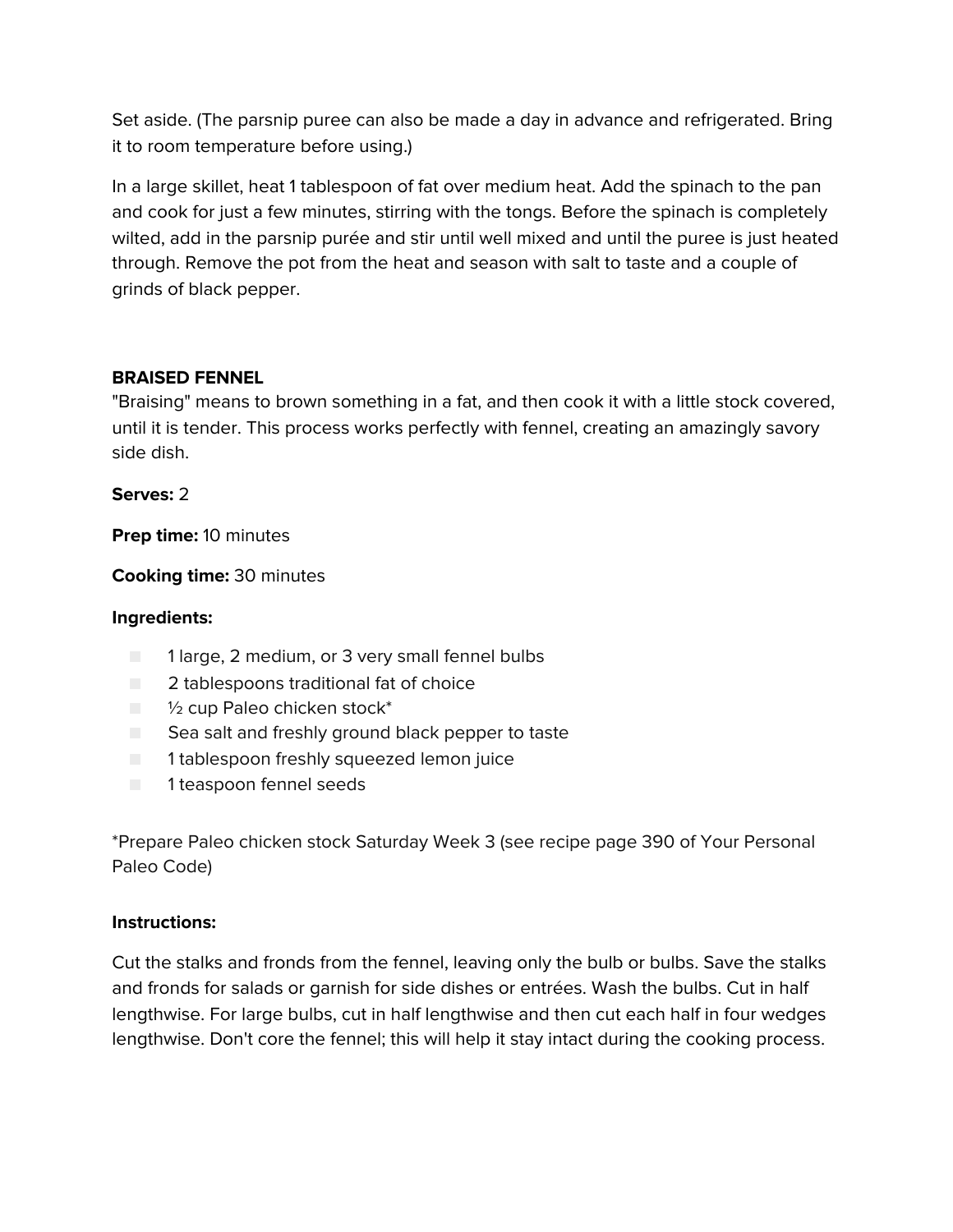Heat the fat in a skillet over medium heat. Add the fennel to the skillet in one layer and brown over medium heat for 8 minutes each side (or until all sides are lightly browned). Add chicken stock and cover, reducing heat to low and cooking for 15 minutes. Remove with tongs, shaking out excess liquid before setting on a plate. Spoon the lemon juice evenly over the fennel and sprinkle with fennel seeds before serving.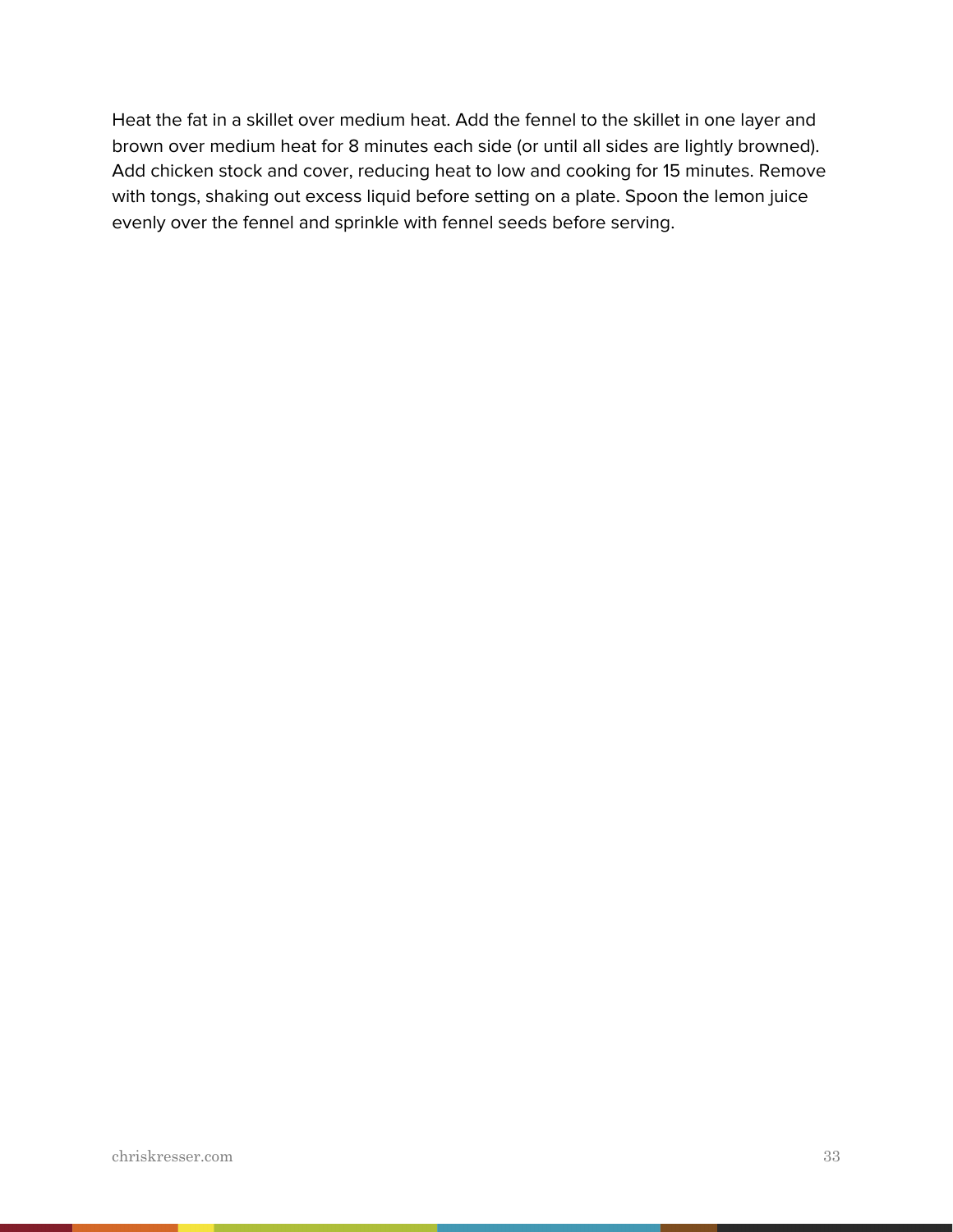# **Snacks**

# **ROASTED HAZELNUTS WITH GARLIC AND THYME**

Roasting hazelnuts is essential to bring out their full flavor. Soak hazelnuts overnight in water, then drain, pat dry and roast.

**Serves:** Enough snacks for two days

**Prep time:** 10 minutes (soak hazelnuts overnight)

**Cooking time:** 25 minutes

## **Ingredients:**

- 1<sup>1</sup>/<sub>2</sub> pounds hazelnuts
- 1 tablespoon coconut oil
- 4 garlic cloves, minced
- 1 tablespoon dried thyme
- $\blacksquare$  1 1/2 teaspoon sea salt to taste
- $\Box$   $\%$  teaspoon freshly ground black pepper
- Generous pinch of cayenne (optional)

#### **Instructions:**

Preheat oven to 450 degrees with the rack in the middle. Spread hazelnuts evenly in a shallow baking pan and roast for about 8 minutes, giving the pan a shake or two. Remove from the oven and let cool for 10 minutes.

Wrap nuts in an old kitchen towel and rub. This will remove the skins. Heat coconut oil in a sauté pan to a low heat, add hazelnuts, garlic and gently cook for 2 minutes. Pour into a bowl and mix with thyme, salt, pepper and cayenne (if using). Allow to cool before eating.

#### **JERK CHICKEN WINGS**

In this recipe, we like to use the habanero variety of chili pepper. Note: When using habanero peppers or other hot chili peppers, use caution touching the marinade with bare hands and do not touch your eyes or face after touching this marinade. Some cooks use gloves for this. Even if you wash your hands well, the heat of the peppers will remain for some time.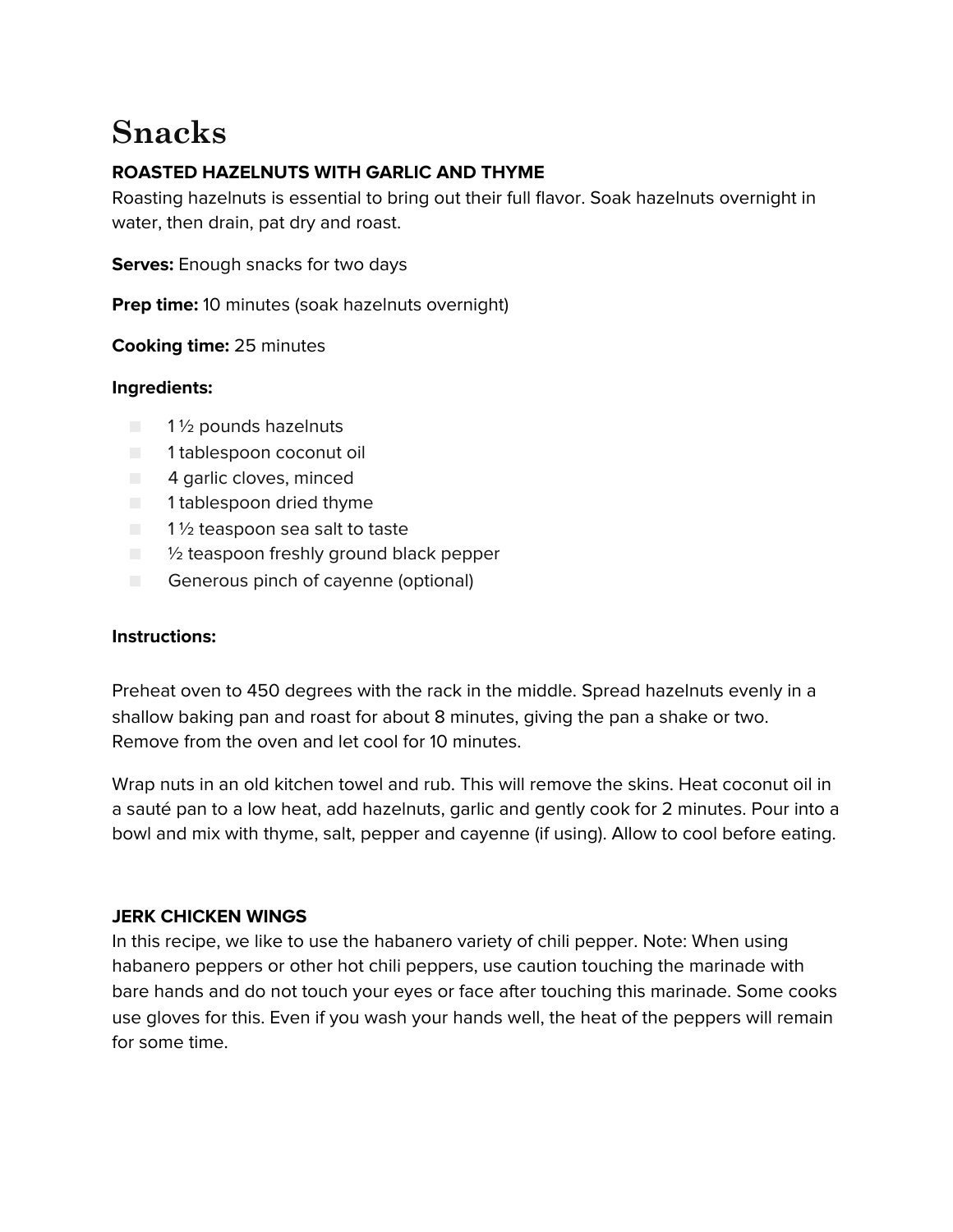#### **Serves:** Enough snacks for two days

#### **Prep time:** 10 minutes, marinate 4 to 24 hours

#### **Cooking time:** 45 minutes

#### **Ingredients:**

- 4 green onions, roughly chopped
- 4 shallots, chopped
- 2 small habanero chili pepper, seeds removed
- 4 garlic cloves, crushed
- 1 teaspoon ginger powder
- 1/2 cup coconut oil, melted
- 1 teaspoon dried thyme
- 1/2 teaspoon allspice
- <sup>1</sup>/<sub>2</sub> teaspoon cinnamon
- Pinch of nutmeg
- $\Box$   $\frac{3}{4}$  tablespoon sea salt to taste
- Freshly ground black pepper to taste
- 4 tablespoons honey (optional)
- Juice of 4 limes
- 4 tablespoons coconut vinegar
- 4 pounds chicken wings

#### **Instructions:**

Place the wings in a large, shallow pan for marinating. To make the marinade, place all ingredients into a blender and purée to a liquid. Pour over the wings. Work the wings into the marinade, covering completely, and if you can get some of the marinade under the skin and directly on the meat (without pulling the skin completely off), you'll achieve even more flavor. Marinate the chicken wings, covered, in the refrigerator for 24 hours. (You can reduce marinating time to 4 hours but the flavors won't be as intense.) Stir the marinade halfway through if you can.

Bring the chicken wings to room temperature for 30 minutes to an hour just prior to cooking. Preheat the oven to 375 degrees. Remove wings from the marinade and place in a baking dish. Roast for about 45 minutes, turning the wings and basting them with juices from the roasting pan about every 15 minutes. They are done when an instant read thermometer inserted in the thickest part of the meat reads 160°F.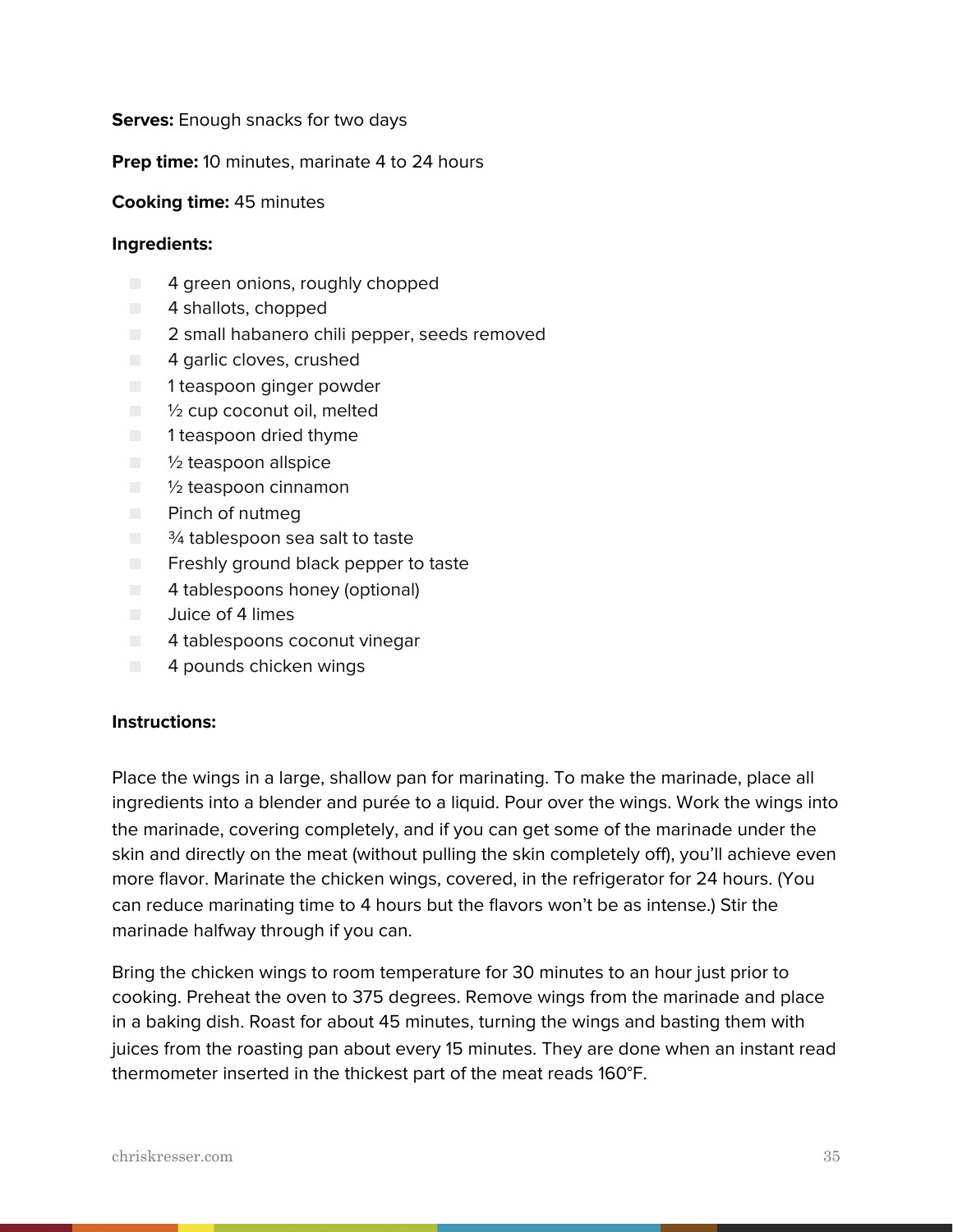For browning, at the end of the cooking time, place under broiler for 3 minutes on the first side, then flip with tongs and broil for 3 minutes on the second side. Remove chicken to a plate to cool for 5 minutes and serve.

#### **ASPARAGUS WITH LEMON AND ALMOND**

This recipe is delicious, with a well-balanced flavor that is achieved with a small ingredient list and easy preparation. Soak whole almonds overnight, then drain, pat dry and use.

**Serves:** Enough snacks for two days

**Prep time:** 5 minutes (almonds soaked overnight)

## **Cooking time:** 10 minutes

## **Ingredients:**

- 1 cup almonds, sliced or roughly chopped
- 4 bunches asparagus, washed, tough bottom parts broken off, and chopped into 1 inch pieces
- 3 tablespoons coconut oil
- 5 cloves garlic, minced or pressed
- 1 or 2 lemons, halved (lemon juice to taste)
- Sea salt to taste

#### **Instructions:**

Steam asparagus in covered pot with steamer basket, over 1 to 2 inches of boiling water, until bright green, about 5 minutes. Remove asparagus from heat, rinse with cold water, and drain. In a sauté pan, heat oil over medium heat.

Add almonds and toast lightly, then the garlic, stirring for about another minute. Remove pot from heat and add in the steamed asparagus. Gently toss. Squeeze lemon halves over the top and salt to taste.